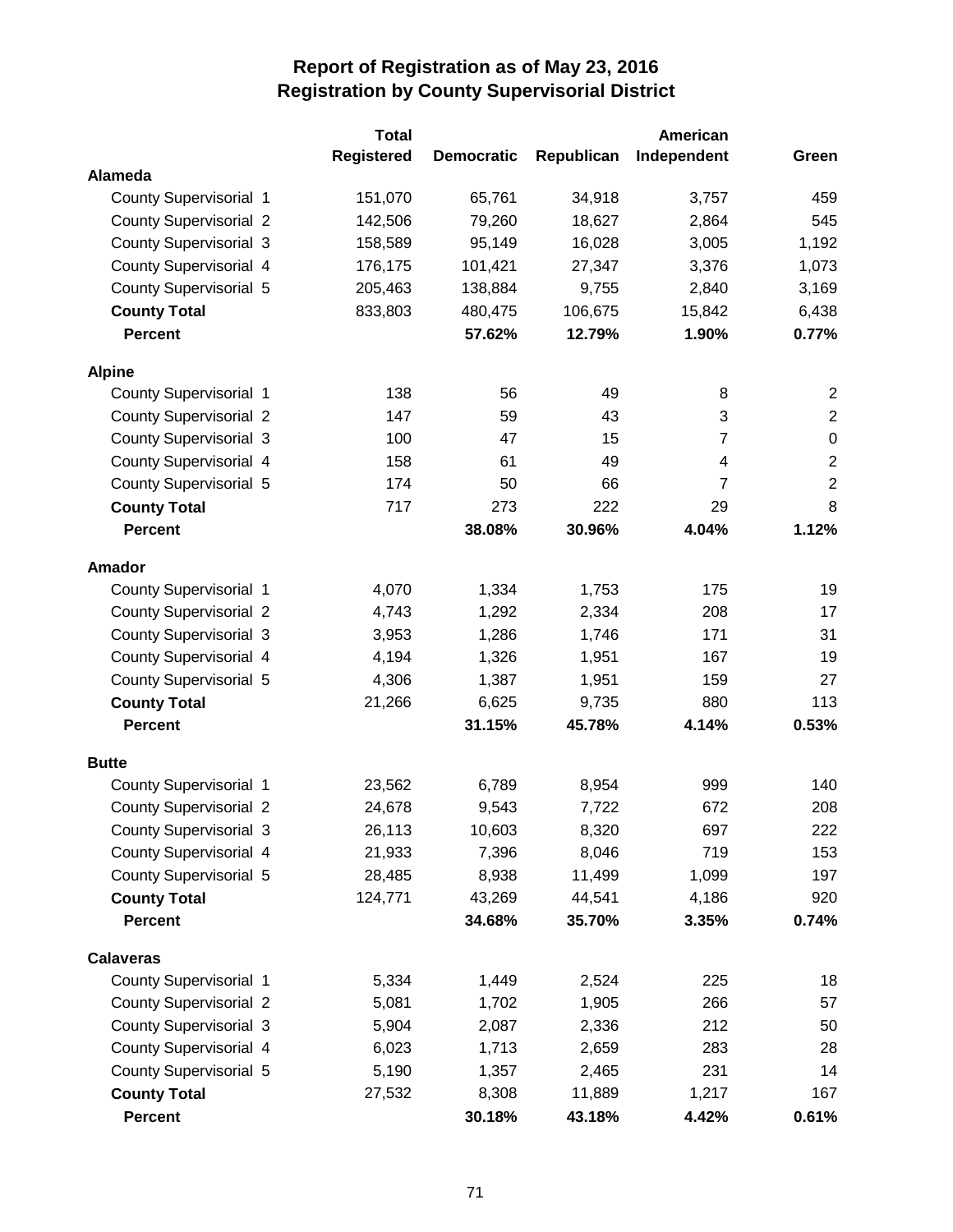|                               |                | Peace and      | <b>No Party</b> |                   |
|-------------------------------|----------------|----------------|-----------------|-------------------|
|                               | Libertarian    | Freedom        | Other           | <b>Preference</b> |
| Alameda                       |                |                |                 |                   |
| <b>County Supervisorial 1</b> | 856            | 257            | 1,189           | 43,873            |
| <b>County Supervisorial 2</b> | 636            | 466            | 1,052           | 39,056            |
| <b>County Supervisorial 3</b> | 717            | 561            | 1,190           | 40,747            |
| <b>County Supervisorial 4</b> | 857            | 475            | 1,356           | 40,270            |
| County Supervisorial 5        | 865            | 685            | 1,521           | 47,744            |
| <b>County Total</b>           | 3,931          | 2,444          | 6,308           | 211,690           |
| <b>Percent</b>                | 0.47%          | 0.29%          | 0.76%           | 25.39%            |
| <b>Alpine</b>                 |                |                |                 |                   |
| County Supervisorial 1        | 0              | 0              | 0               | 23                |
| <b>County Supervisorial 2</b> | 0              | 0              | $\overline{2}$  | 38                |
| <b>County Supervisorial 3</b> | 2              | 1              | 1               | 27                |
| <b>County Supervisorial 4</b> | $\overline{2}$ | $\Omega$       | 0               | 40                |
| <b>County Supervisorial 5</b> | $\mathbf{1}$   | 0              | 0               | 48                |
| <b>County Total</b>           | 5              | 1              | 3               | 176               |
| <b>Percent</b>                | 0.70%          | 0.14%          | 0.42%           | 24.55%            |
| <b>Amador</b>                 |                |                |                 |                   |
| County Supervisorial 1        | 49             | 16             | 4               | 720               |
| <b>County Supervisorial 2</b> | 51             | 21             | 12              | 808               |
| <b>County Supervisorial 3</b> | 26             | 10             | 10              | 673               |
| <b>County Supervisorial 4</b> | 48             | $\overline{7}$ | 4               | 672               |
| <b>County Supervisorial 5</b> | 55             | 8              | 12              | 707               |
| <b>County Total</b>           | 229            | 62             | 42              | 3,580             |
| <b>Percent</b>                | 1.08%          | 0.29%          | 0.20%           | 16.83%            |
| <b>Butte</b>                  |                |                |                 |                   |
| <b>County Supervisorial 1</b> | 219            | 125            | 312             | 6,024             |
| <b>County Supervisorial 2</b> | 227            | 84             | 253             | 5,969             |
| <b>County Supervisorial 3</b> | 268            | 82             | 289             | 5,632             |
| County Supervisorial 4        | 205            | 86             | 237             | 5,091             |
| <b>County Supervisorial 5</b> | 265            | 116            | 419             | 5,952             |
| <b>County Total</b>           | 1,184          | 493            | 1,510           | 28,668            |
| <b>Percent</b>                | 0.95%          | 0.40%          | 1.21%           | 22.98%            |
| <b>Calaveras</b>              |                |                |                 |                   |
| County Supervisorial 1        | 53             | 12             | 40              | 1,013             |
| <b>County Supervisorial 2</b> | 77             | 25             | 40              | 1,009             |
| <b>County Supervisorial 3</b> | 68             | 23             | 46              | 1,082             |
| County Supervisorial 4        | 98             | 19             | 48              | 1,175             |
| <b>County Supervisorial 5</b> | 65             | 18             | 46              | 994               |
| <b>County Total</b>           | 361            | 97             | 220             | 5,273             |
| Percent                       | 1.31%          | 0.35%          | 0.80%           | 19.15%            |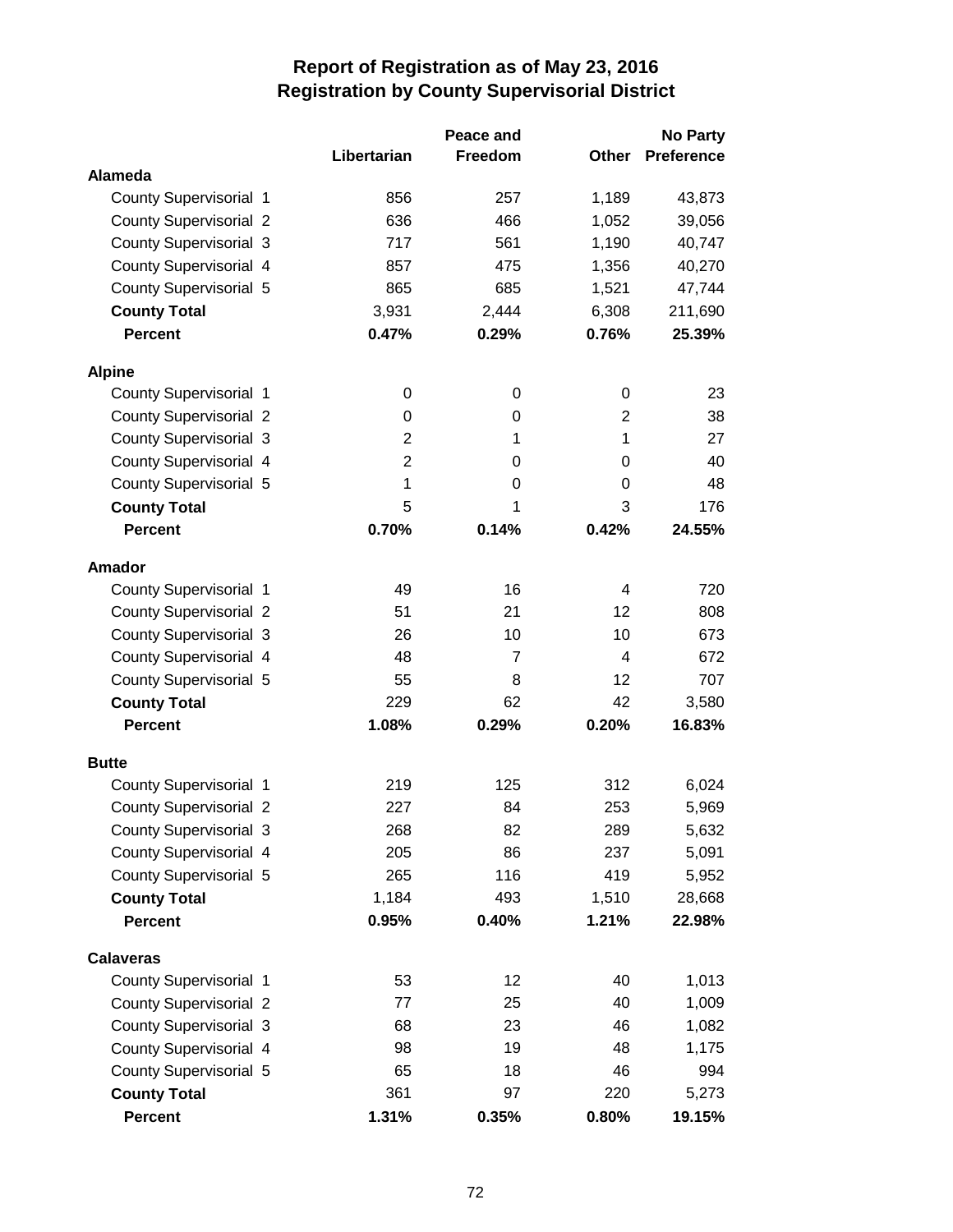|                               | <b>Total</b>      |                   |            | American    |                         |
|-------------------------------|-------------------|-------------------|------------|-------------|-------------------------|
|                               | <b>Registered</b> | <b>Democratic</b> | Republican | Independent | Green                   |
| Colusa                        |                   |                   |            |             |                         |
| County Supervisorial 1        | 1,723             | 601               | 751        | 40          | $\overline{2}$          |
| <b>County Supervisorial 2</b> | 1,772             | 597               | 760        | 47          | 5                       |
| <b>County Supervisorial 3</b> | 1,329             | 494               | 479        | 27          | $\overline{\mathbf{4}}$ |
| County Supervisorial 4        | 1,380             | 461               | 593        | 33          | 3                       |
| County Supervisorial 5        | 1,815             | 528               | 876        | 53          | 5                       |
| <b>County Total</b>           | 8,019             | 2,681             | 3,459      | 200         | 19                      |
| <b>Percent</b>                |                   | 33.43%            | 43.14%     | 2.49%       | 0.24%                   |
| <b>Contra Costa</b>           |                   |                   |            |             |                         |
| <b>County Supervisorial 1</b> | 94,752            | 62,523            | 7,930      | 1,598       | 748                     |
| <b>County Supervisorial 2</b> | 137,058           | 56,771            | 43,468     | 3,260       | 403                     |
| <b>County Supervisorial 3</b> | 106,556           | 50,140            | 29,152     | 3,229       | 243                     |
| <b>County Supervisorial 4</b> | 120,028           | 57,030            | 30,630     | 3,317       | 567                     |
| <b>County Supervisorial 5</b> | 98,176            | 54,552            | 16,788     | 2,545       | 457                     |
| <b>County Total</b>           | 556,570           | 281,016           | 127,968    | 13,949      | 2,418                   |
| <b>Percent</b>                |                   | 50.49%            | 22.99%     | 2.51%       | 0.43%                   |
| <b>Del Norte</b>              |                   |                   |            |             |                         |
| County Supervisorial 1        | 2,189             | 747               | 655        | 104         | 22                      |
| <b>County Supervisorial 2</b> | 2,406             | 804               | 779        | 108         | 10                      |
| <b>County Supervisorial 3</b> | 3,039             | 1,020             | 1,191      | 142         | 21                      |
| County Supervisorial 4        | 3,039             | 893               | 1,279      | 131         | 14                      |
| <b>County Supervisorial 5</b> | 2,912             | 990               | 1,017      | 139         | 19                      |
| <b>County Total</b>           | 13,585            | 4,454             | 4,921      | 624         | 86                      |
| <b>Percent</b>                |                   | 32.79%            | 36.22%     | 4.59%       | 0.63%                   |
| <b>El Dorado</b>              |                   |                   |            |             |                         |
| County Supervisorial 1        | 22,584            | 5,954             | 11,033     | 713         | 48                      |
| <b>County Supervisorial 2</b> | 23,114            | 6,415             | 10,824     | 928         | 89                      |
| <b>County Supervisorial 3</b> | 21,693            | 6,716             | 9,332      | 861         | 131                     |
| County Supervisorial 4        | 23,425            | 6,418             | 11,200     | 880         | 104                     |
| County Supervisorial 5        | 18,663            | 7,156             | 4,854      | 785         | 225                     |
| <b>County Total</b>           | 109,479           | 32,659            | 47,243     | 4,167       | 597                     |
| <b>Percent</b>                |                   | 29.83%            | 43.15%     | 3.81%       | 0.55%                   |
| <b>Fresno</b>                 |                   |                   |            |             |                         |
| <b>County Supervisorial 1</b> | 73,359            | 34,248            | 20,258     | 1,916       | 191                     |
| <b>County Supervisorial 2</b> | 105,327           | 35,206            | 46,755     | 3,027       | 379                     |
| <b>County Supervisorial 3</b> | 66,585            | 34,476            | 15,118     | 1,342       | 254                     |
| County Supervisorial 4        | 64,411            | 26,502            | 23,223     | 1,473       | 115                     |
| County Supervisorial 5        | 105,294           | 32,607            | 48,231     | 3,097       | 244                     |
| <b>County Total</b>           | 414,976           | 163,039           | 153,585    | 10,855      | 1,183                   |
| Percent                       |                   | 39.29%            | 37.01%     | 2.62%       | 0.29%                   |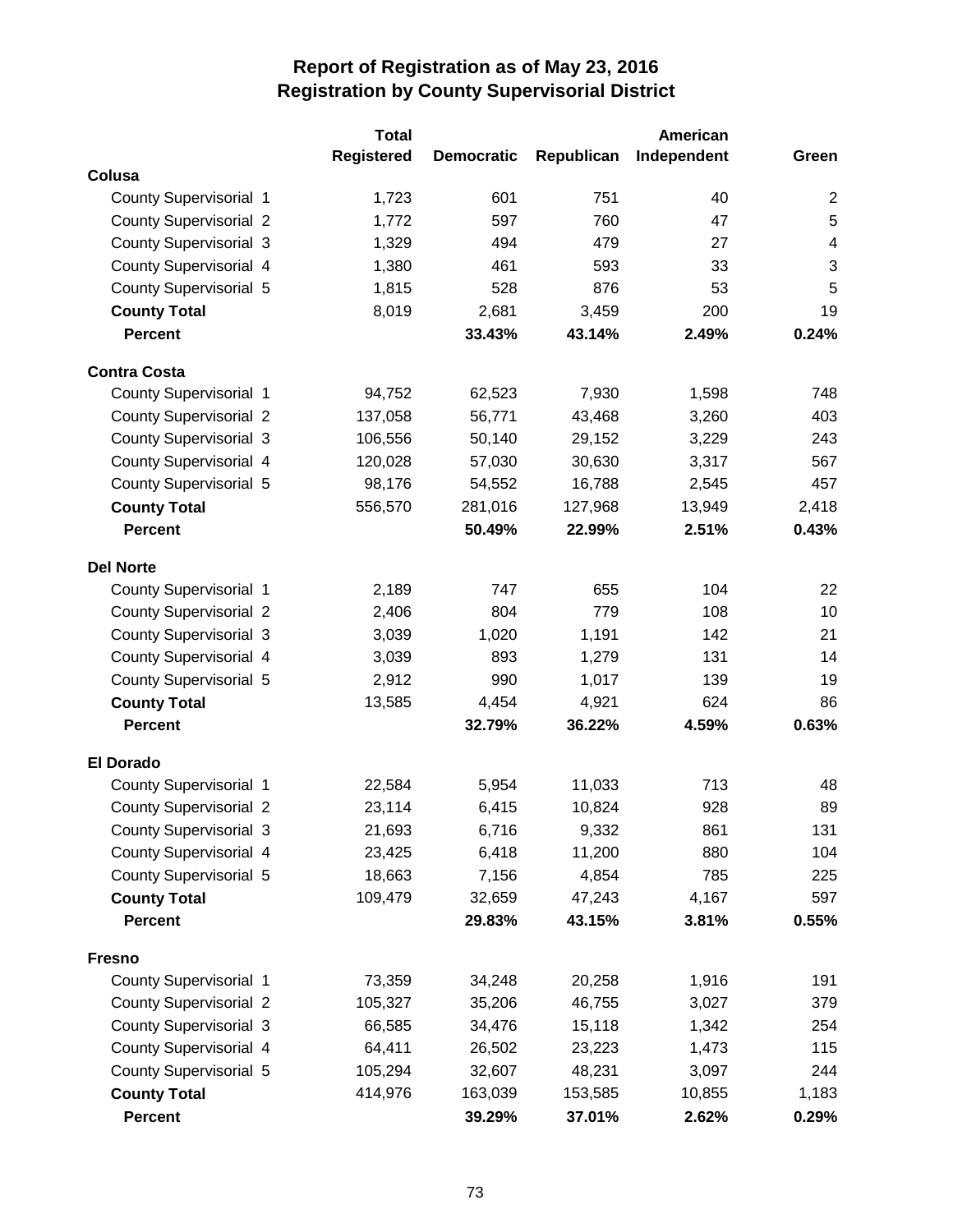|                               |                | Peace and      |              | <b>No Party</b>   |  |
|-------------------------------|----------------|----------------|--------------|-------------------|--|
|                               | Libertarian    | Freedom        | <b>Other</b> | <b>Preference</b> |  |
| Colusa                        |                |                |              |                   |  |
| County Supervisorial 1        | $\overline{7}$ | $\overline{2}$ | 0            | 320               |  |
| <b>County Supervisorial 2</b> | 11             | 5              | 0            | 347               |  |
| <b>County Supervisorial 3</b> | 9              | 3              | 1            | 312               |  |
| County Supervisorial 4        | 5              | $\Omega$       | 2            | 283               |  |
| <b>County Supervisorial 5</b> | 13             | 6              | 0            | 334               |  |
| <b>County Total</b>           | 45             | 16             | 3            | 1,596             |  |
| <b>Percent</b>                | 0.56%          | 0.20%          | 0.04%        | 19.90%            |  |
| <b>Contra Costa</b>           |                |                |              |                   |  |
| County Supervisorial 1        | 383            | 378            | 210          | 20,982            |  |
| <b>County Supervisorial 2</b> | 775            | 92             | 237          | 32,052            |  |
| <b>County Supervisorial 3</b> | 624            | 210            | 166          | 22,792            |  |
| <b>County Supervisorial 4</b> | 799            | 203            | 256          | 27,226            |  |
| <b>County Supervisorial 5</b> | 591            | 292            | 215          | 22,736            |  |
| <b>County Total</b>           | 3,172          | 1,175          | 1,084        | 125,788           |  |
| <b>Percent</b>                | 0.57%          | 0.21%          | 0.19%        | 22.60%            |  |
| <b>Del Norte</b>              |                |                |              |                   |  |
| County Supervisorial 1        | 22             | 20             | 34           | 585               |  |
| <b>County Supervisorial 2</b> | 20             | 16             | 28           | 641               |  |
| <b>County Supervisorial 3</b> | 39             | 9              | 23           | 594               |  |
| <b>County Supervisorial 4</b> | 20             | 15             | 32           | 655               |  |
| <b>County Supervisorial 5</b> | 25             | 8              | 33           | 681               |  |
| <b>County Total</b>           | 126            | 68             | 150          | 3,156             |  |
| <b>Percent</b>                | 0.93%          | 0.50%          | 1.10%        | 23.23%            |  |
| <b>El Dorado</b>              |                |                |              |                   |  |
| <b>County Supervisorial 1</b> | 245            | 16             | 186          | 4,389             |  |
| <b>County Supervisorial 2</b> | 270            | 50             | 181          | 4,357             |  |
| <b>County Supervisorial 3</b> | 209            | 83             | 186          | 4,175             |  |
| County Supervisorial 4        | 265            | 39             | 183          | 4,336             |  |
| County Supervisorial 5        | 233            | 92             | 183          | 5,135             |  |
| <b>County Total</b>           | 1,222          | 280            | 919          | 22,392            |  |
| <b>Percent</b>                | 1.12%          | 0.26%          | 0.84%        | 20.45%            |  |
| <b>Fresno</b>                 |                |                |              |                   |  |
| County Supervisorial 1        | 339            | 248            | 729          | 15,430            |  |
| <b>County Supervisorial 2</b> | 649            | 218            | 1,159        | 17,934            |  |
| <b>County Supervisorial 3</b> | 329            | 289            | 680          | 14,097            |  |
| County Supervisorial 4        | 256            | 177            | 609          | 12,056            |  |
| <b>County Supervisorial 5</b> | 693            | 237            | 1,190        | 18,995            |  |
| <b>County Total</b>           | 2,266          | 1,169          | 4,367        | 78,512            |  |
| <b>Percent</b>                | 0.55%          | 0.28%          | 1.05%        | 18.92%            |  |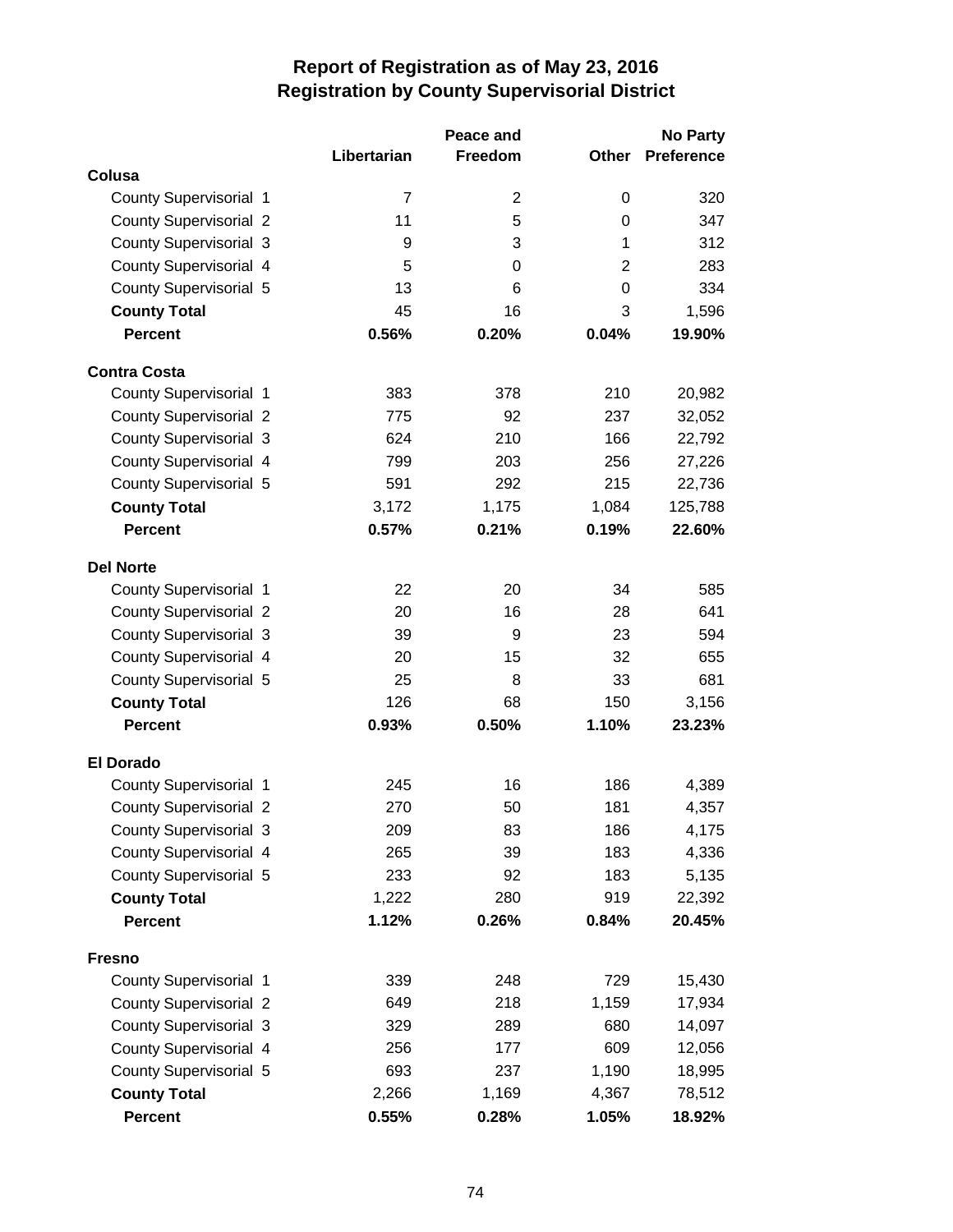|                               | <b>Total</b>      |                   |            | American    |                 |
|-------------------------------|-------------------|-------------------|------------|-------------|-----------------|
|                               | <b>Registered</b> | <b>Democratic</b> | Republican | Independent | Green           |
| Glenn                         |                   |                   |            |             |                 |
| County Supervisorial 1        | 2,513             | 683               | 1,111      | 100         | 10              |
| <b>County Supervisorial 2</b> | 2,498             | 795               | 993        | 107         | 11              |
| <b>County Supervisorial 3</b> | 2,644             | 636               | 1,408      | 85          | $6\phantom{1}6$ |
| County Supervisorial 4        | 2,310             | 680               | 921        | 112         | $\overline{c}$  |
| <b>County Supervisorial 5</b> | 2,230             | 765               | 949        | 70          | 5               |
| <b>County Total</b>           | 12,195            | 3,559             | 5,382      | 474         | 34              |
| <b>Percent</b>                |                   | 29.18%            | 44.13%     | 3.89%       | 0.28%           |
| Humboldt                      |                   |                   |            |             |                 |
| <b>County Supervisorial 1</b> | 15,902            | 6,430             | 5,279      | 504         | 193             |
| <b>County Supervisorial 2</b> | 15,070            | 5,905             | 4,434      | 589         | 326             |
| <b>County Supervisorial 3</b> | 17,831            | 9,495             | 2,545      | 446         | 653             |
| County Supervisorial 4        | 14,386            | 6,599             | 3,145      | 468         | 314             |
| <b>County Supervisorial 5</b> | 15,848            | 7,509             | 3,661      | 489         | 372             |
| <b>County Total</b>           | 79,037            | 35,938            | 19,064     | 2,496       | 1,858           |
| <b>Percent</b>                |                   | 45.47%            | 24.12%     | 3.16%       | 2.35%           |
| <b>Imperial</b>               |                   |                   |            |             |                 |
| County Supervisorial 1        | 14,804            | 8,666             | 1,277      | 269         | 33              |
| <b>County Supervisorial 2</b> | 13,215            | 6,221             | 3,183      | 322         | 33              |
| <b>County Supervisorial 3</b> | 12,513            | 5,558             | 3,185      | 337         | 18              |
| County Supervisorial 4        | 11,048            | 4,955             | 3,090      | 306         | 19              |
| County Supervisorial 5        | 11,605            | 5,899             | 2,281      | 248         | 26              |
| <b>County Total</b>           | 63,185            | 31,299            | 13,016     | 1,482       | 129             |
| <b>Percent</b>                |                   | 49.54%            | 20.60%     | 2.35%       | 0.20%           |
| Inyo                          |                   |                   |            |             |                 |
| <b>County Supervisorial 1</b> | 2,190             | 637               | 1,033      | 80          | 9               |
| <b>County Supervisorial 2</b> | 1,753             | 571               | 676        | 73          | 11              |
| <b>County Supervisorial 3</b> | 2,391             | 735               | 1,080      | 83          | 10              |
| County Supervisorial 4        | 1,870             | 579               | 793        | 81          | $\,6$           |
| County Supervisorial 5        | 1,493             | 528               | 493        | 85          | 15              |
| <b>County Total</b>           | 9,697             | 3,050             | 4,075      | 402         | 51              |
| <b>Percent</b>                |                   | 31.45%            | 42.02%     | 4.15%       | 0.53%           |
| Kern                          |                   |                   |            |             |                 |
| <b>County Supervisorial 1</b> | 65,905            | 22,275            | 27,483     | 2,205       | 138             |
| <b>County Supervisorial 2</b> | 73,667            | 24,620            | 28,131     | 2,861       | 155             |
| <b>County Supervisorial 3</b> | 74,078            | 25,228            | 30,498     | 2,462       | 169             |
| <b>County Supervisorial 4</b> | 76,145            | 20,623            | 37,250     | 2,415       | 125             |
| <b>County Supervisorial 5</b> | 50,808            | 29,514            | 9,276      | 1,195       | 86              |
| <b>County Total</b>           | 340,603           | 122,260           | 132,638    | 11,138      | 673             |
| <b>Percent</b>                |                   | 35.90%            | 38.94%     | 3.27%       | 0.20%           |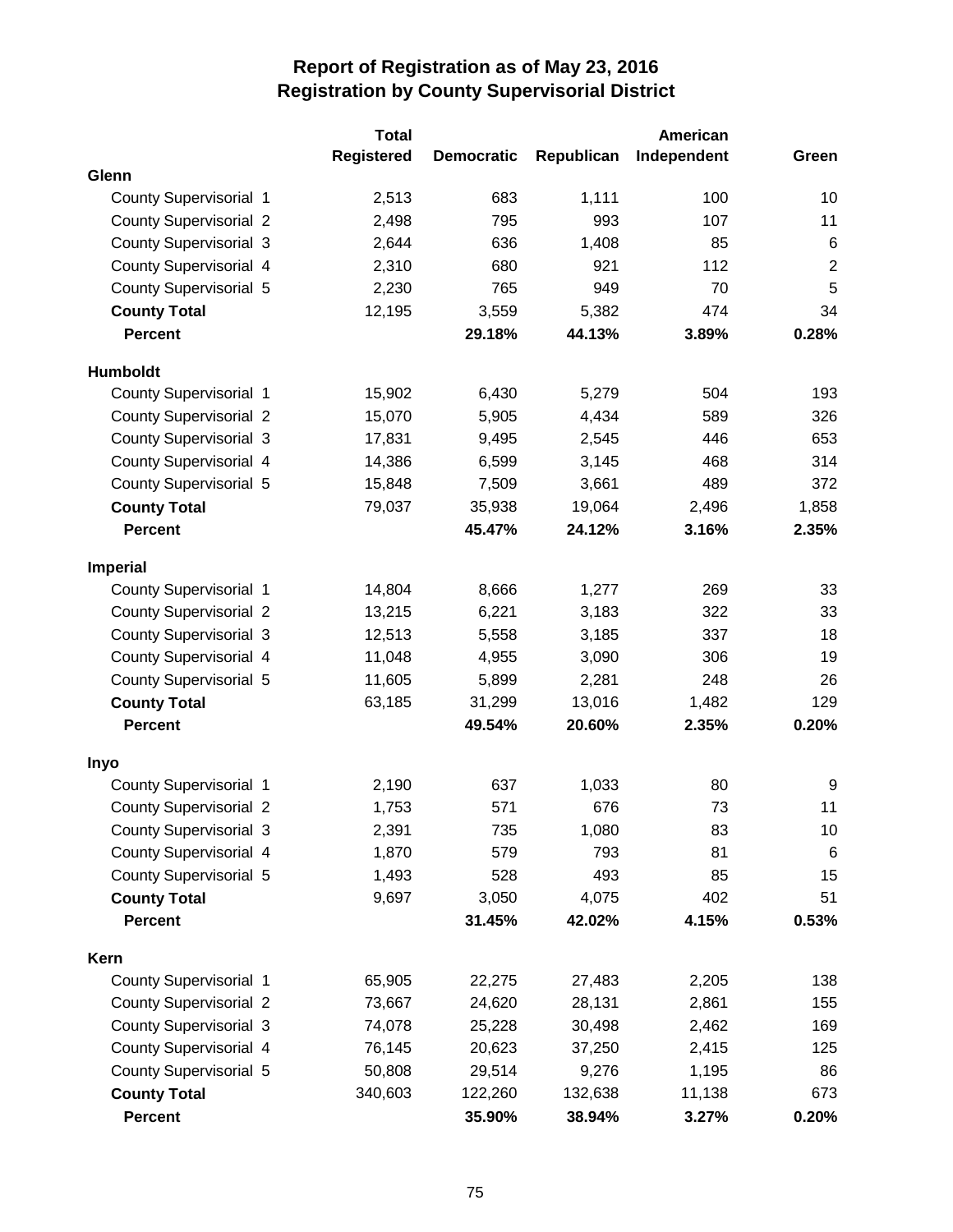|                               | Peace and   |                |              | <b>No Party</b>   |  |
|-------------------------------|-------------|----------------|--------------|-------------------|--|
|                               | Libertarian | Freedom        | <b>Other</b> | <b>Preference</b> |  |
| Glenn                         |             |                |              |                   |  |
| County Supervisorial 1        | 30          | 10             | 4            | 565               |  |
| <b>County Supervisorial 2</b> | 22          | $\overline{7}$ | 5            | 558               |  |
| <b>County Supervisorial 3</b> | 10          | 10             | 3            | 486               |  |
| <b>County Supervisorial 4</b> | 17          | 12             | 5            | 561               |  |
| <b>County Supervisorial 5</b> | 15          | 5              | 3            | 418               |  |
| <b>County Total</b>           | 94          | 44             | 20           | 2,588             |  |
| <b>Percent</b>                | 0.77%       | 0.36%          | 0.16%        | 21.22%            |  |
| <b>Humboldt</b>               |             |                |              |                   |  |
| County Supervisorial 1        | 137         | 52             | 39           | 3,268             |  |
| <b>County Supervisorial 2</b> | 122         | 67             | 33           | 3,594             |  |
| <b>County Supervisorial 3</b> | 184         | 72             | 43           | 4,393             |  |
| <b>County Supervisorial 4</b> | 161         | 79             | 30           | 3,590             |  |
| <b>County Supervisorial 5</b> | 132         | 58             | 37           | 3,590             |  |
| <b>County Total</b>           | 736         | 328            | 182          | 18,435            |  |
| <b>Percent</b>                | 0.93%       | 0.41%          | 0.23%        | 23.32%            |  |
| <b>Imperial</b>               |             |                |              |                   |  |
| <b>County Supervisorial 1</b> | 44          | 90             | 75           | 4,350             |  |
| <b>County Supervisorial 2</b> | 64          | 40             | 77           | 3,275             |  |
| <b>County Supervisorial 3</b> | 68          | 61             | 80           | 3,206             |  |
| <b>County Supervisorial 4</b> | 54          | 54             | 69           | 2,501             |  |
| County Supervisorial 5        | 56          | 66             | 65           | 2,964             |  |
| <b>County Total</b>           | 286         | 311            | 366          | 16,296            |  |
| <b>Percent</b>                | 0.45%       | 0.49%          | 0.58%        | 25.79%            |  |
| Inyo                          |             |                |              |                   |  |
| <b>County Supervisorial 1</b> | 19          | 3              | 11           | 398               |  |
| <b>County Supervisorial 2</b> | 20          | 5              | 11           | 386               |  |
| County Supervisorial 3        | 13          | 4              | 15           | 451               |  |
| County Supervisorial 4        | 19          | 5              | 5            | 382               |  |
| <b>County Supervisorial 5</b> | 22          | $\overline{7}$ | 9            | 334               |  |
| <b>County Total</b>           | 93          | 24             | 51           | 1,951             |  |
| <b>Percent</b>                | 0.96%       | 0.25%          | 0.53%        | 20.12%            |  |
| Kern                          |             |                |              |                   |  |
| <b>County Supervisorial 1</b> | 499         | 222            | 75           | 13,008            |  |
| <b>County Supervisorial 2</b> | 544         | 269            | 88           | 16,999            |  |
| <b>County Supervisorial 3</b> | 519         | 214            | 72           | 14,916            |  |
| County Supervisorial 4        | 494         | 179            | 72           | 14,987            |  |
| <b>County Supervisorial 5</b> | 218         | 207            | 50           | 10,262            |  |
| <b>County Total</b>           | 2,274       | 1,091          | 357          | 70,172            |  |
| <b>Percent</b>                | 0.67%       | 0.32%          | 0.10%        | 20.60%            |  |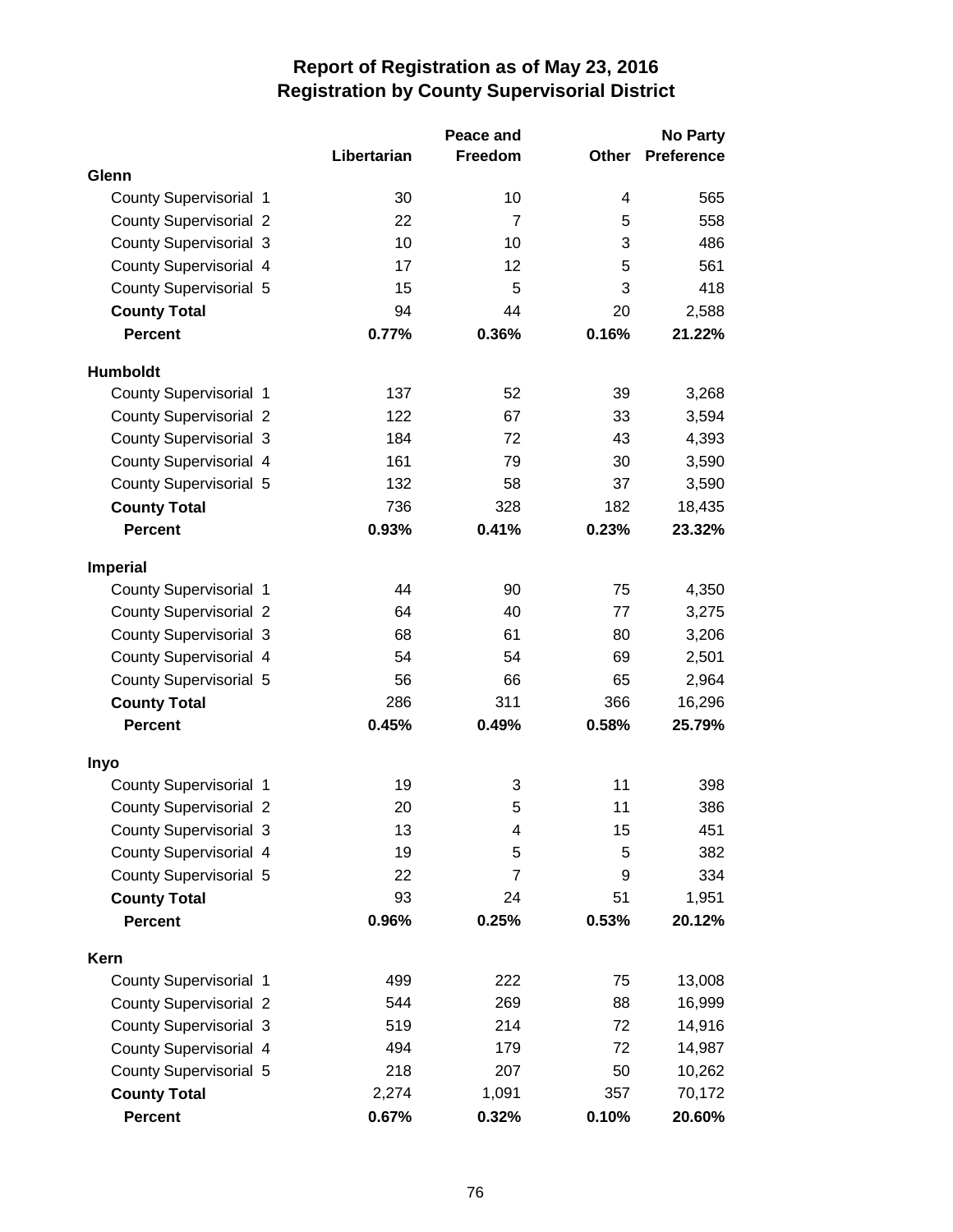|                               | <b>Total</b>      |                   |            | <b>American</b> |                 |
|-------------------------------|-------------------|-------------------|------------|-----------------|-----------------|
|                               | <b>Registered</b> | <b>Democratic</b> | Republican | Independent     | Green           |
| <b>Kings</b>                  |                   |                   |            |                 |                 |
| <b>County Supervisorial 1</b> | 8,098             | 2,451             | 3,761      | 209             | 13              |
| <b>County Supervisorial 2</b> | 7,390             | 3,897             | 2,111      | 107             | 11              |
| <b>County Supervisorial 3</b> | 10,741            | 2,810             | 5,578      | 299             | 22              |
| County Supervisorial 4        | 10,268            | 3,906             | 4,303      | 245             | 18              |
| <b>County Supervisorial 5</b> | 12,007            | 3,770             | 5,984      | 344             | 16              |
| <b>County Total</b>           | 48,504            | 16,834            | 21,737     | 1,204           | 80              |
| <b>Percent</b>                |                   | 34.71%            | 44.81%     | 2.48%           | 0.16%           |
| Lake                          |                   |                   |            |                 |                 |
| <b>County Supervisorial 1</b> | 6,628             | 2,554             | 1,936      | 279             | 54              |
| <b>County Supervisorial 2</b> | 5,406             | 2,284             | 974        | 222             | 48              |
| <b>County Supervisorial 3</b> | 6,580             | 2,649             | 1,655      | 292             | 78              |
| <b>County Supervisorial 4</b> | 7,117             | 2,723             | 2,366      | 231             | 60              |
| <b>County Supervisorial 5</b> | 7,065             | 2,791             | 2,048      | 266             | 70              |
| <b>County Total</b>           | 32,796            | 13,001            | 8,979      | 1,290           | 310             |
| <b>Percent</b>                |                   | 39.64%            | 27.38%     | 3.93%           | 0.95%           |
| Lassen                        |                   |                   |            |                 |                 |
| County Supervisorial 1        | 3,017             | 757               | 1,444      | 168             | 9               |
| <b>County Supervisorial 2</b> | 2,224             | 562               | 930        | 122             | $\overline{7}$  |
| <b>County Supervisorial 3</b> | 3,272             | 625               | 1,817      | 159             | 11              |
| <b>County Supervisorial 4</b> | 2,606             | 604               | 1,344      | 124             | 5               |
| <b>County Supervisorial 5</b> | 2,315             | 449               | 1,146      | 134             | $6\phantom{1}6$ |
| <b>County Total</b>           | 13,434            | 2,997             | 6,681      | 707             | 38              |
| <b>Percent</b>                |                   | 22.31%            | 49.73%     | 5.26%           | 0.28%           |
| <b>Los Angeles</b>            |                   |                   |            |                 |                 |
| <b>County Supervisorial 1</b> | 802,044           | 451,755           | 110,185    | 14,764          | 3,039           |
| <b>County Supervisorial 2</b> | 933,487           | 603,317           | 84,806     | 16,844          | 3,096           |
| <b>County Supervisorial 3</b> | 1,062,173         | 560,799           | 181,036    | 22,940          | 4,976           |
| County Supervisorial 4        | 1,053,674         | 488,099           | 265,656    | 24,041          | 3,873           |
| County Supervisorial 5        | 1,058,526         | 438,179           | 321,124    | 26,079          | 3,651           |
| <b>County Total</b>           | 4,909,904         | 2,542,149         | 962,807    | 104,668         | 18,635          |
| <b>Percent</b>                |                   | 51.78%            | 19.61%     | 2.13%           | 0.38%           |
| <b>Madera</b>                 |                   |                   |            |                 |                 |
| <b>County Supervisorial 1</b> | 11,273            | 3,452             | 5,205      | 305             | 24              |
| <b>County Supervisorial 2</b> | 10,246            | 3,345             | 4,256      | 301             | 22              |
| <b>County Supervisorial 3</b> | 11,013            | 4,200             | 3,988      | 296             | 23              |
| County Supervisorial 4        | 5,728             | 2,891             | 1,116      | 143             | 10              |
| County Supervisorial 5        | 15,757            | 4,009             | 8,108      | 593             | 64              |
| <b>County Total</b>           | 54,017            | 17,897            | 22,673     | 1,638           | 143             |
| Percent                       |                   | 33.13%            | 41.97%     | 3.03%           | 0.26%           |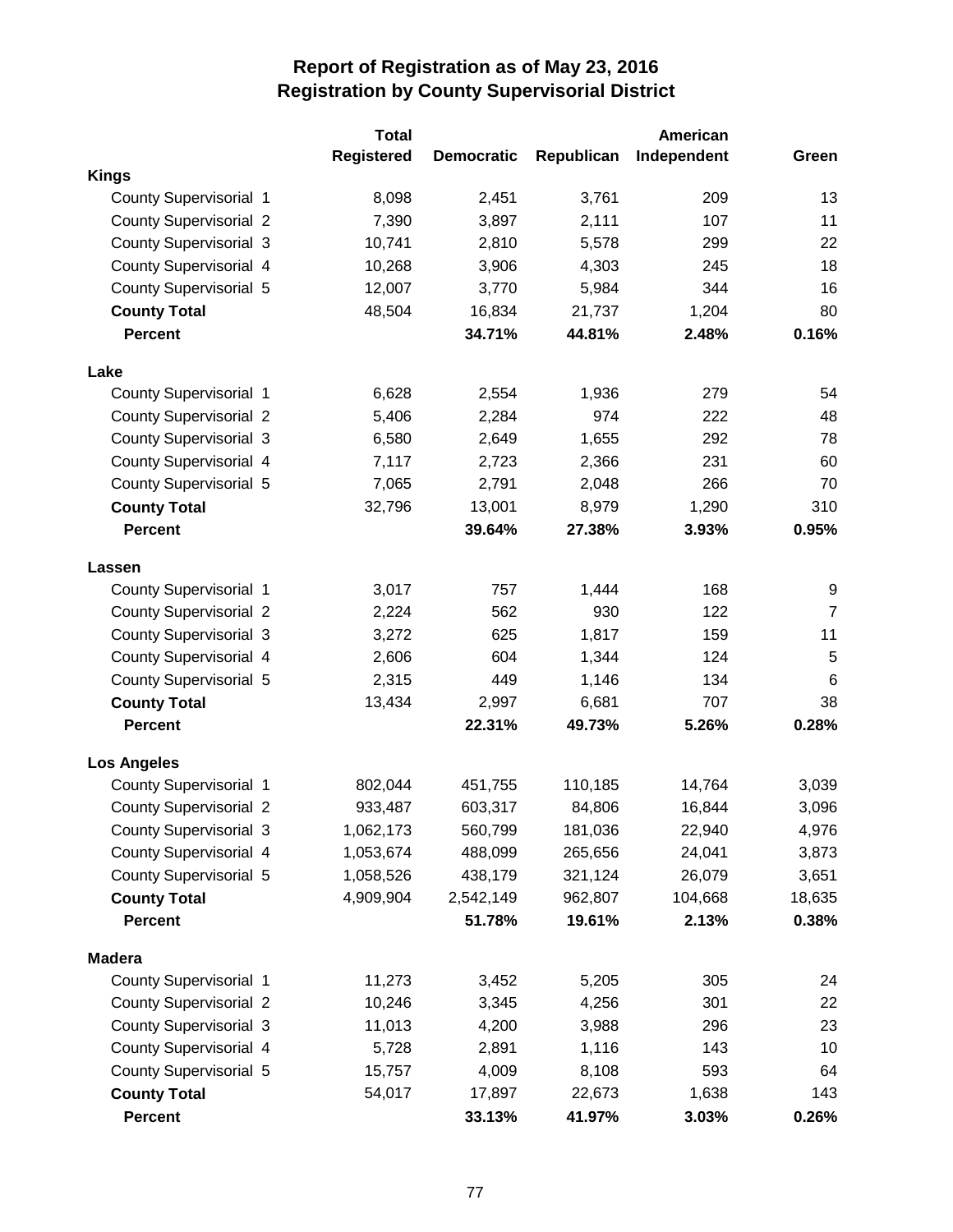|                               |             | Peace and | <b>No Party</b> |                   |
|-------------------------------|-------------|-----------|-----------------|-------------------|
|                               | Libertarian | Freedom   | Other           | <b>Preference</b> |
| <b>Kings</b>                  |             |           |                 |                   |
| <b>County Supervisorial 1</b> | 51          | 14        | 18              | 1,581             |
| <b>County Supervisorial 2</b> | 32          | 26        | 10              | 1,196             |
| <b>County Supervisorial 3</b> | 66          | 21        | 33              | 1,912             |
| County Supervisorial 4        | 65          | 28        | 31              | 1,672             |
| <b>County Supervisorial 5</b> | 76          | 22        | 39              | 1,756             |
| <b>County Total</b>           | 290         | 111       | 131             | 8,117             |
| <b>Percent</b>                | 0.60%       | 0.23%     | 0.27%           | 16.73%            |
| Lake                          |             |           |                 |                   |
| County Supervisorial 1        | 76          | 35        | 11              | 1,683             |
| <b>County Supervisorial 2</b> | 75          | 41        | 6               | 1,756             |
| <b>County Supervisorial 3</b> | 60          | 44        | 12              | 1,790             |
| County Supervisorial 4        | 60          | 24        | 9               | 1,644             |
| <b>County Supervisorial 5</b> | 62          | 25        | $\overline{7}$  | 1,796             |
| <b>County Total</b>           | 333         | 169       | 45              | 8,669             |
| <b>Percent</b>                | 1.02%       | 0.52%     | 0.14%           | 26.43%            |
| Lassen                        |             |           |                 |                   |
| County Supervisorial 1        | 17          | 8         | 21              | 593               |
| <b>County Supervisorial 2</b> | 19          | 6         | 11              | 567               |
| <b>County Supervisorial 3</b> | 32          | 4         | 25              | 599               |
| County Supervisorial 4        | 15          | 9         | 10              | 495               |
| <b>County Supervisorial 5</b> | 19          | 12        | 14              | 535               |
| <b>County Total</b>           | 102         | 39        | 81              | 2,789             |
| <b>Percent</b>                | 0.76%       | 0.29%     | 0.60%           | 20.76%            |
| <b>Los Angeles</b>            |             |           |                 |                   |
| <b>County Supervisorial 1</b> | 3,687       | 8,598     | 5,241           | 204,775           |
| <b>County Supervisorial 2</b> | 3,903       | 6,422     | 7,429           | 207,670           |
| <b>County Supervisorial 3</b> | 6,665       | 4,324     | 10,678          | 270,755           |
| County Supervisorial 4        | 6,163       | 8,032     | 8,404           | 249,406           |
| County Supervisorial 5        | 6,230       | 4,498     | 9,140           | 249,625           |
| <b>County Total</b>           | 26,648      | 31,874    | 40,892          | 1,182,231         |
| <b>Percent</b>                | 0.54%       | 0.65%     | 0.83%           | 24.08%            |
| <b>Madera</b>                 |             |           |                 |                   |
| <b>County Supervisorial 1</b> | 53          | 32        | 39              | 2,163             |
| <b>County Supervisorial 2</b> | 56          | 34        | 36              | 2,196             |
| <b>County Supervisorial 3</b> | 54          | 44        | 37              | 2,371             |
| County Supervisorial 4        | 29          | 28        | 20              | 1,491             |
| County Supervisorial 5        | 136         | 24        | 77              | 2,746             |
| <b>County Total</b>           | 328         | 162       | 209             | 10,967            |
| <b>Percent</b>                | 0.61%       | 0.30%     | 0.39%           | 20.30%            |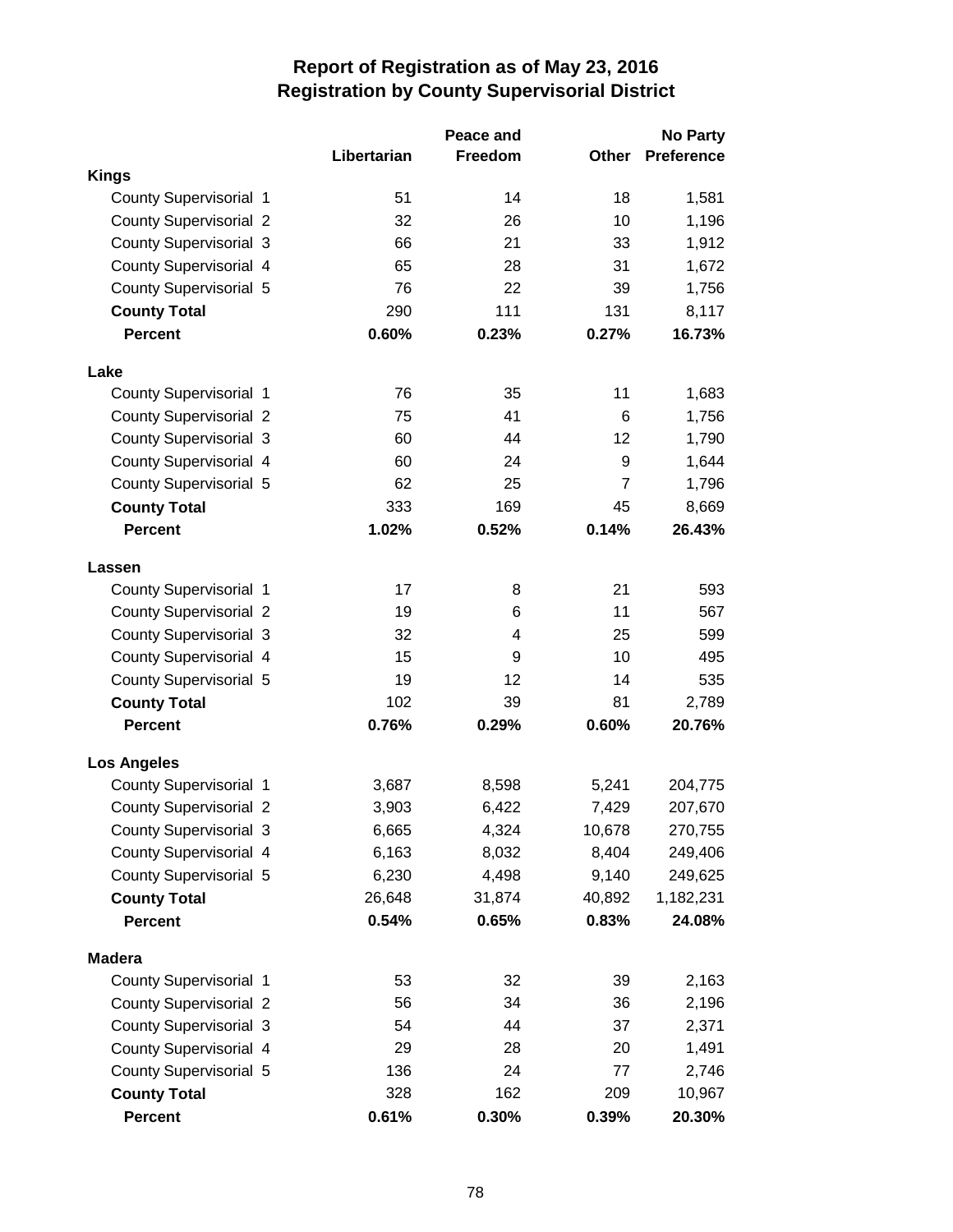|                               | <b>Total</b>      |                   |            | American    |                         |
|-------------------------------|-------------------|-------------------|------------|-------------|-------------------------|
|                               | <b>Registered</b> | <b>Democratic</b> | Republican | Independent | Green                   |
| <b>Marin</b>                  |                   |                   |            |             |                         |
| <b>County Supervisorial 1</b> | 31,361            | 17,741            | 5,673      | 558         | 242                     |
| <b>County Supervisorial 2</b> | 33,961            | 20,079            | 5,032      | 694         | 396                     |
| <b>County Supervisorial 3</b> | 33,483            | 18,960            | 5,428      | 605         | 185                     |
| County Supervisorial 4        | 24,175            | 14,053            | 3,763      | 484         | 273                     |
| <b>County Supervisorial 5</b> | 28,894            | 14,743            | 6,563      | 722         | 203                     |
| <b>County Total</b>           | 151,874           | 85,576            | 26,459     | 3,063       | 1,299                   |
| <b>Percent</b>                |                   | 56.35%            | 17.42%     | 2.02%       | 0.86%                   |
| <b>Mariposa</b>               |                   |                   |            |             |                         |
| County Supervisorial 1        | 1,874             | 787               | 569        | 70          | 29                      |
| <b>County Supervisorial 2</b> | 1,811             | 452               | 809        | 103         | 8                       |
| <b>County Supervisorial 3</b> | 2,326             | 646               | 1,140      | 104         | 13                      |
| <b>County Supervisorial 4</b> | 2,036             | 620               | 958        | 65          | 11                      |
| <b>County Supervisorial 5</b> | 2,472             | 632               | 1,235      | 98          | 16                      |
| <b>County Total</b>           | 10,519            | 3,137             | 4,711      | 440         | 77                      |
| <b>Percent</b>                |                   | 29.82%            | 44.79%     | 4.18%       | 0.73%                   |
| <b>Mendocino</b>              |                   |                   |            |             |                         |
| County Supervisorial 1        | 9,718             | 3,953             | 2,881      | 336         | 189                     |
| <b>County Supervisorial 2</b> | 8,194             | 3,968             | 1,792      | 251         | 114                     |
| <b>County Supervisorial 3</b> | 10,476            | 4,869             | 1,998      | 404         | 348                     |
| County Supervisorial 4        | 9,702             | 5,218             | 1,688      | 315         | 207                     |
| <b>County Supervisorial 5</b> | 10,845            | 5,825             | 1,841      | 321         | 304                     |
| <b>County Total</b>           | 48,935            | 23,833            | 10,200     | 1,627       | 1,162                   |
| <b>Percent</b>                |                   | 48.70%            | 20.84%     | 3.32%       | 2.37%                   |
| <b>Merced</b>                 |                   |                   |            |             |                         |
| <b>County Supervisorial 1</b> | 13,983            | 7,747             | 2,996      | 275         | 28                      |
| <b>County Supervisorial 2</b> | 24,131            | 10,165            | 8,014      | 761         | 137                     |
| <b>County Supervisorial 3</b> | 20,657            | 8,333             | 7,083      | 647         | 71                      |
| County Supervisorial 4        | 15,857            | 6,452             | 5,653      | 522         | 40                      |
| <b>County Supervisorial 5</b> | 17,668            | 8,779             | 4,889      | 508         | 44                      |
| <b>County Total</b>           | 92,296            | 41,476            | 28,635     | 2,713       | 320                     |
| <b>Percent</b>                |                   | 44.94%            | 31.03%     | 2.94%       | 0.35%                   |
| <b>Modoc</b>                  |                   |                   |            |             |                         |
| <b>County Supervisorial 1</b> | 1,071             | 259               | 539        | 51          | 5                       |
| <b>County Supervisorial 2</b> | 1,055             | 289               | 519        | 40          | 4                       |
| <b>County Supervisorial 3</b> | 975               | 250               | 453        | 40          | 5                       |
| County Supervisorial 4        | 1,056             | 231               | 541        | 61          | $\boldsymbol{2}$        |
| County Supervisorial 5        | 919               | 181               | 523        | 52          | $\overline{\mathbf{4}}$ |
| <b>County Total</b>           | 5,076             | 1,210             | 2,575      | 244         | 20                      |
| <b>Percent</b>                |                   | 23.84%            | 50.73%     | 4.81%       | 0.39%                   |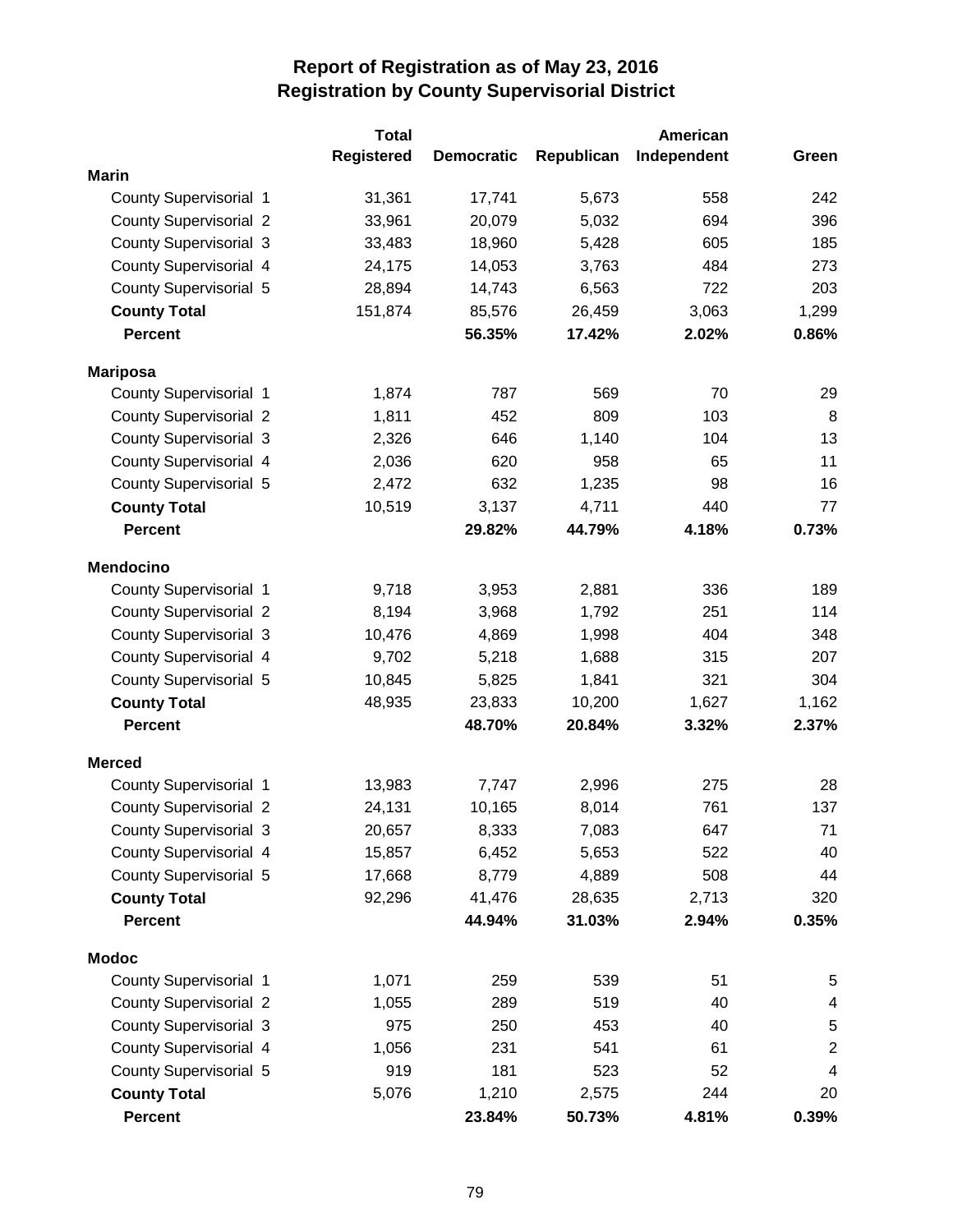|                               |                | Peace and      | <b>No Party</b> |                   |
|-------------------------------|----------------|----------------|-----------------|-------------------|
|                               | Libertarian    | Freedom        | Other           | <b>Preference</b> |
| <b>Marin</b>                  |                |                |                 |                   |
| <b>County Supervisorial 1</b> | 165            | 53             | 114             | 6,815             |
| <b>County Supervisorial 2</b> | 174            | 49             | 98              | 7,439             |
| <b>County Supervisorial 3</b> | 159            | 39             | 94              | 8,013             |
| County Supervisorial 4        | 147            | 40             | 94              | 5,321             |
| <b>County Supervisorial 5</b> | 152            | 58             | 105             | 6,348             |
| <b>County Total</b>           | 797            | 239            | 505             | 33,936            |
| <b>Percent</b>                | 0.52%          | 0.16%          | 0.33%           | 22.34%            |
| <b>Mariposa</b>               |                |                |                 |                   |
| County Supervisorial 1        | 17             | 5              | 32              | 365               |
| <b>County Supervisorial 2</b> | 23             | 3              | 39              | 374               |
| <b>County Supervisorial 3</b> | 17             | 3              | 35              | 368               |
| County Supervisorial 4        | 17             | 3              | 26              | 336               |
| <b>County Supervisorial 5</b> | 25             | 13             | 39              | 414               |
| <b>County Total</b>           | 99             | 27             | 171             | 1,857             |
| <b>Percent</b>                | 0.94%          | 0.26%          | 1.63%           | 17.65%            |
| <b>Mendocino</b>              |                |                |                 |                   |
| County Supervisorial 1        | 75             | 37             | 31              | 2,216             |
| <b>County Supervisorial 2</b> | 76             | 32             | 21              | 1,940             |
| <b>County Supervisorial 3</b> | 91             | 82             | 67              | 2,617             |
| County Supervisorial 4        | 72             | 45             | 26              | 2,131             |
| <b>County Supervisorial 5</b> | 109            | 46             | 36              | 2,363             |
| <b>County Total</b>           | 423            | 242            | 181             | 11,267            |
| <b>Percent</b>                | 0.86%          | 0.49%          | 0.37%           | 23.02%            |
| <b>Merced</b>                 |                |                |                 |                   |
| <b>County Supervisorial 1</b> | 59             | 44             | 9               | 2,825             |
| <b>County Supervisorial 2</b> | 155            | 72             | 30              | 4,797             |
| <b>County Supervisorial 3</b> | 131            | 57             | 16              | 4,319             |
| County Supervisorial 4        | 91             | 45             | 15              | 3,039             |
| <b>County Supervisorial 5</b> | 94             | 55             | 10              | 3,289             |
| <b>County Total</b>           | 530            | 273            | 80              | 18,269            |
| <b>Percent</b>                | 0.57%          | 0.30%          | 0.09%           | 19.79%            |
| <b>Modoc</b>                  |                |                |                 |                   |
| County Supervisorial 1        | 16             | 2              | 1               | 198               |
| <b>County Supervisorial 2</b> | $\overline{7}$ | $\overline{2}$ | $\mathbf{1}$    | 193               |
| <b>County Supervisorial 3</b> | 6              | 1              | $\overline{c}$  | 218               |
| County Supervisorial 4        | $\overline{7}$ | 5              | 3               | 206               |
| <b>County Supervisorial 5</b> | 6              | 1              | 1               | 151               |
| <b>County Total</b>           | 42             | 11             | 8               | 966               |
| <b>Percent</b>                | 0.83%          | 0.22%          | 0.16%           | 19.03%            |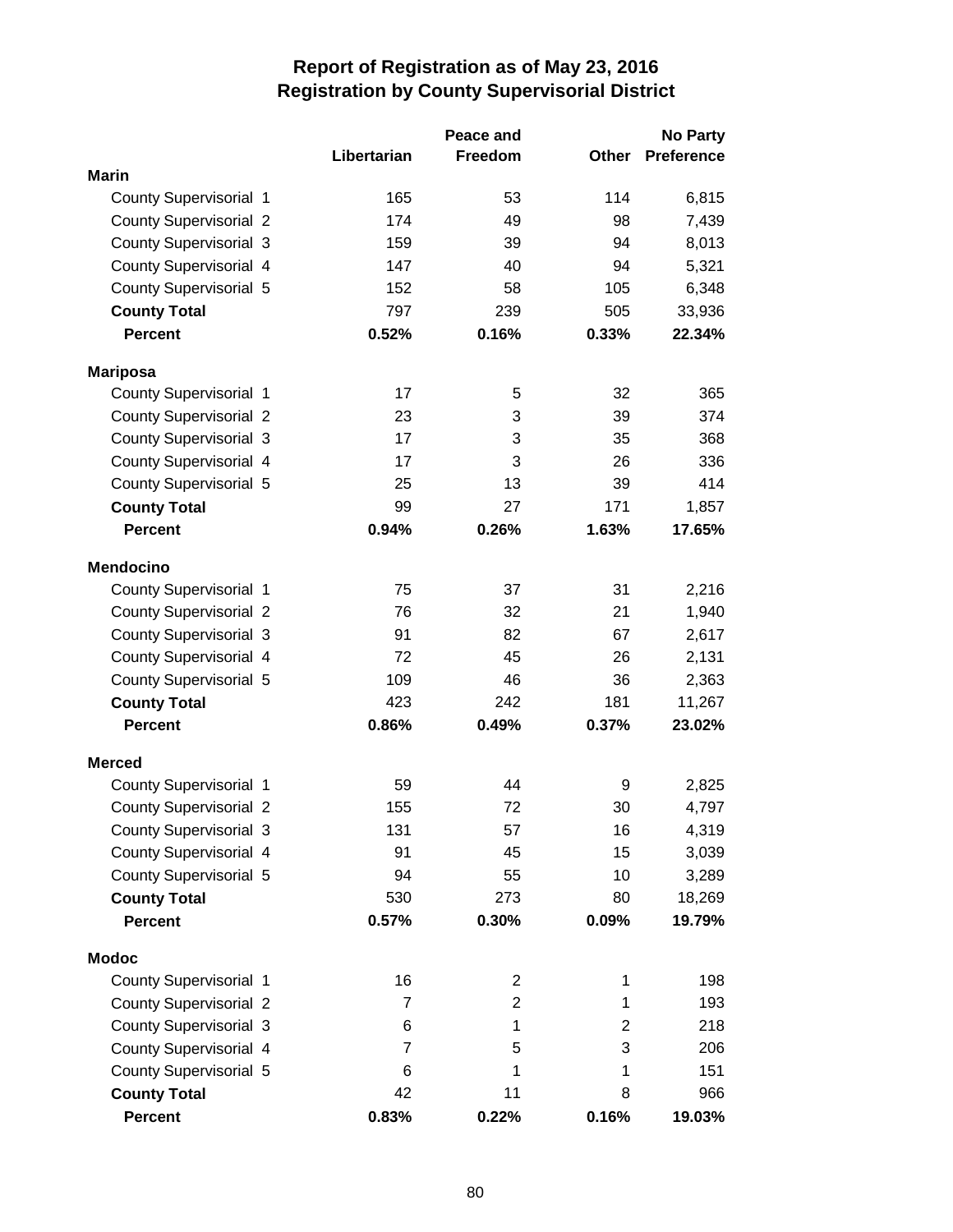|                               | <b>Total</b>      |                   |            | American    |              |
|-------------------------------|-------------------|-------------------|------------|-------------|--------------|
|                               | <b>Registered</b> | <b>Democratic</b> | Republican | Independent | Green        |
| <b>Mono</b>                   |                   |                   |            |             |              |
| <b>County Supervisorial 1</b> | 751               | 299               | 176        | 29          | 8            |
| <b>County Supervisorial 2</b> | 1,500             | 511               | 566        | 72          | 9            |
| <b>County Supervisorial 3</b> | 1,372             | 478               | 450        | 49          | 8            |
| County Supervisorial 4        | 1,230             | 376               | 526        | 56          | $\mathbf{1}$ |
| <b>County Supervisorial 5</b> | 1,030             | 399               | 256        | 37          | 10           |
| <b>County Total</b>           | 5,883             | 2,063             | 1,974      | 243         | 36           |
| <b>Percent</b>                |                   | 35.07%            | 33.55%     | 4.13%       | 0.61%        |
| <b>Monterey</b>               |                   |                   |            |             |              |
| <b>County Supervisorial 1</b> | 23,030            | 13,792            | 3,232      | 372         | 50           |
| <b>County Supervisorial 2</b> | 36,990            | 19,470            | 7,925      | 804         | 185          |
| <b>County Supervisorial 3</b> | 24,274            | 13,620            | 4,845      | 443         | 58           |
| County Supervisorial 4        | 37,117            | 18,069            | 8,562      | 990         | 208          |
| <b>County Supervisorial 5</b> | 53,263            | 23,075            | 16,319     | 1,464       | 406          |
| <b>County Total</b>           | 174,674           | 88,026            | 40,883     | 4,073       | 907          |
| <b>Percent</b>                |                   | 50.39%            | 23.41%     | 2.33%       | 0.52%        |
| <b>Napa</b>                   |                   |                   |            |             |              |
| County Supervisorial 1        | 13,134            | 6,483             | 3,073      | 397         | 143          |
| <b>County Supervisorial 2</b> | 15,726            | 7,410             | 4,300      | 429         | 113          |
| <b>County Supervisorial 3</b> | 15,089            | 6,687             | 4,251      | 463         | 113          |
| County Supervisorial 4        | 13,982            | 6,337             | 3,764      | 444         | 126          |
| <b>County Supervisorial 5</b> | 14,530            | 7,374             | 2,946      | 385         | 96           |
| <b>County Total</b>           | 72,461            | 34,291            | 18,334     | 2,118       | 591          |
| <b>Percent</b>                |                   | 47.32%            | 25.30%     | 2.92%       | 0.82%        |
| <b>Nevada</b>                 |                   |                   |            |             |              |
| <b>County Supervisorial 1</b> | 14,993            | 6,297             | 4,778      | 435         | 219          |
| <b>County Supervisorial 2</b> | 13,770            | 3,951             | 6,483      | 527         | 151          |
| <b>County Supervisorial 3</b> | 12,372            | 4,801             | 4,106      | 430         | 128          |
| County Supervisorial 4        | 13,955            | 4,761             | 5,270      | 496         | 225          |
| County Supervisorial 5        | 11,059            | 4,664             | 2,649      | 424         | 147          |
| <b>County Total</b>           | 66,149            | 24,474            | 23,286     | 2,312       | 870          |
| <b>Percent</b>                |                   | 37.00%            | 35.20%     | 3.50%       | 1.32%        |
| Orange                        |                   |                   |            |             |              |
| <b>County Supervisorial 1</b> | 208,297           | 92,509            | 60,956     | 4,009       | 501          |
| <b>County Supervisorial 2</b> | 319,826           | 96,880            | 139,373    | 8,416       | 1,005        |
| <b>County Supervisorial 3</b> | 293,154           | 90,293            | 121,521    | 6,887       | 812          |
| County Supervisorial 4        | 238,238           | 93,397            | 83,193     | 5,409       | 641          |
| County Supervisorial 5        | 335,865           | 94,412            | 152,746    | 9,455       | 937          |
| <b>County Total</b>           | 1,395,380         | 467,491           | 557,789    | 34,176      | 3,896        |
| <b>Percent</b>                |                   | 33.50%            | 39.97%     | 2.45%       | 0.28%        |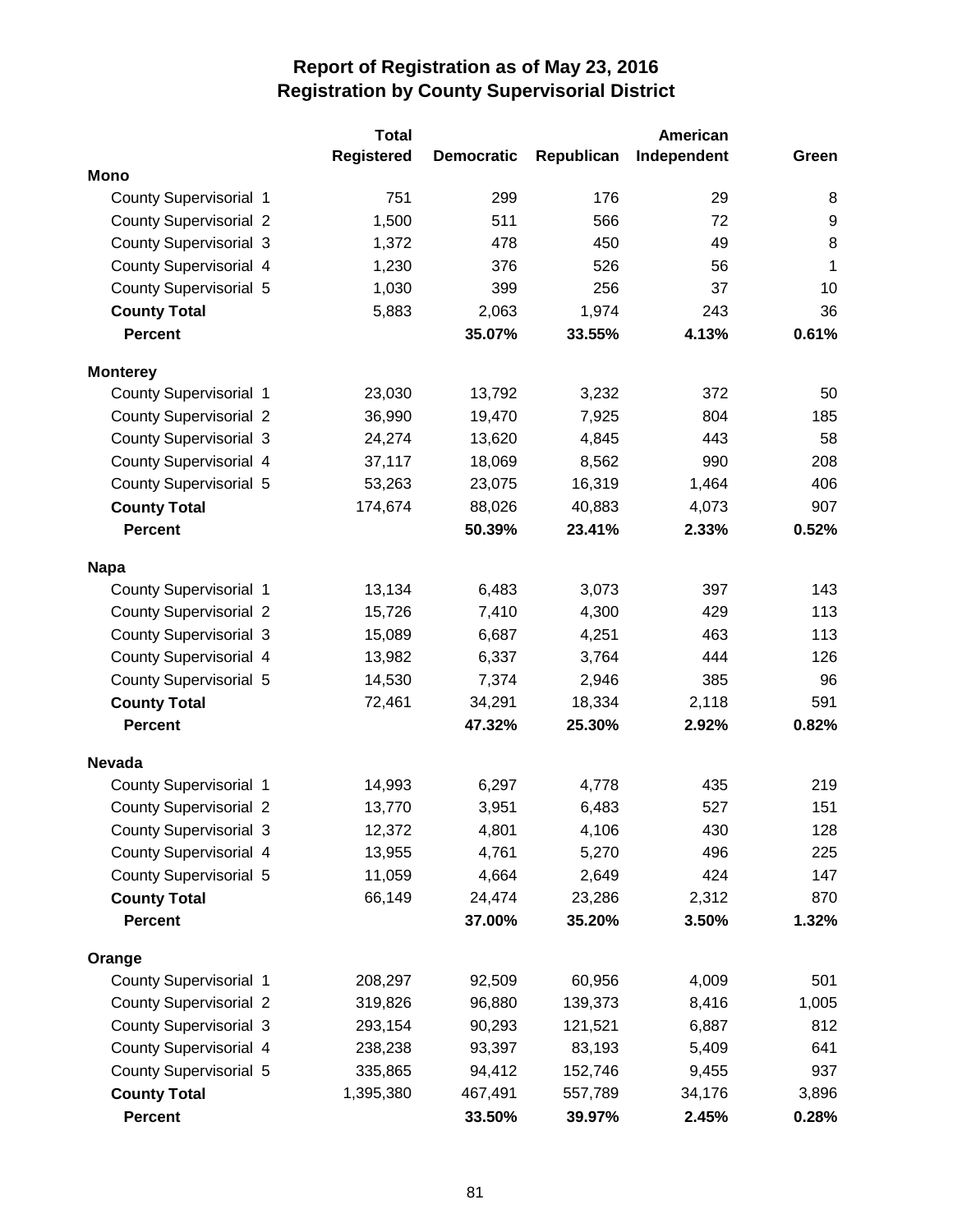|                               |             | Peace and      |                | <b>No Party</b>   |
|-------------------------------|-------------|----------------|----------------|-------------------|
|                               | Libertarian | Freedom        | <b>Other</b>   | <b>Preference</b> |
| <b>Mono</b>                   |             |                |                |                   |
| County Supervisorial 1        | 8           | 7              | 1              | 223               |
| <b>County Supervisorial 2</b> | 11          | 4              | 0              | 327               |
| <b>County Supervisorial 3</b> | 10          | 4              | 1              | 372               |
| <b>County Supervisorial 4</b> | 8           | $\overline{2}$ | 1              | 260               |
| <b>County Supervisorial 5</b> | 8           | $\overline{7}$ | $\overline{2}$ | 311               |
| <b>County Total</b>           | 45          | 24             | 5              | 1,493             |
| <b>Percent</b>                | 0.76%       | 0.41%          | 0.08%          | 25.38%            |
| <b>Monterey</b>               |             |                |                |                   |
| <b>County Supervisorial 1</b> | 65          | 101            | 25             | 5,393             |
| <b>County Supervisorial 2</b> | 189         | 116            | 50             | 8,251             |
| <b>County Supervisorial 3</b> | 91          | 109            | 28             | 5,080             |
| <b>County Supervisorial 4</b> | 254         | 115            | 48             | 8,871             |
| <b>County Supervisorial 5</b> | 367         | 97             | 67             | 11,468            |
| <b>County Total</b>           | 966         | 538            | 218            | 39,063            |
| <b>Percent</b>                | 0.55%       | 0.31%          | 0.12%          | 22.36%            |
| <b>Napa</b>                   |             |                |                |                   |
| <b>County Supervisorial 1</b> | 111         | 37             | 76             | 2,814             |
| <b>County Supervisorial 2</b> | 98          | 42             | 75             | 3,259             |
| <b>County Supervisorial 3</b> | 112         | 23             | 119            | 3,321             |
| <b>County Supervisorial 4</b> | 114         | 45             | 88             | 3,064             |
| County Supervisorial 5        | 70          | 39             | 67             | 3,553             |
| <b>County Total</b>           | 505         | 186            | 425            | 16,011            |
| <b>Percent</b>                | 0.70%       | 0.26%          | 0.59%          | 22.10%            |
| <b>Nevada</b>                 |             |                |                |                   |
| <b>County Supervisorial 1</b> | 142         | 38             | 19             | 3,065             |
| <b>County Supervisorial 2</b> | 145         | 22             | 20             | 2,471             |
| County Supervisorial 3        | 135         | 44             | 21             | 2,707             |
| County Supervisorial 4        | 168         | 56             | 25             | 2,954             |
| <b>County Supervisorial 5</b> | 124         | 27             | 8              | 3,016             |
| <b>County Total</b>           | 714         | 187            | 93             | 14,213            |
| <b>Percent</b>                | 1.08%       | 0.28%          | 0.14%          | 21.49%            |
| Orange                        |             |                |                |                   |
| <b>County Supervisorial 1</b> | 1,266       | 801            | 641            | 47,614            |
| <b>County Supervisorial 2</b> | 2,855       | 626            | 1,031          | 69,640            |
| <b>County Supervisorial 3</b> | 2,244       | 540            | 847            | 70,010            |
| County Supervisorial 4        | 1,616       | 647            | 652            | 52,683            |
| County Supervisorial 5        | 2,655       | 537            | 950            | 74,173            |
| <b>County Total</b>           | 10,636      | 3,151          | 4,121          | 314,120           |
| <b>Percent</b>                | 0.76%       | 0.23%          | 0.30%          | 22.51%            |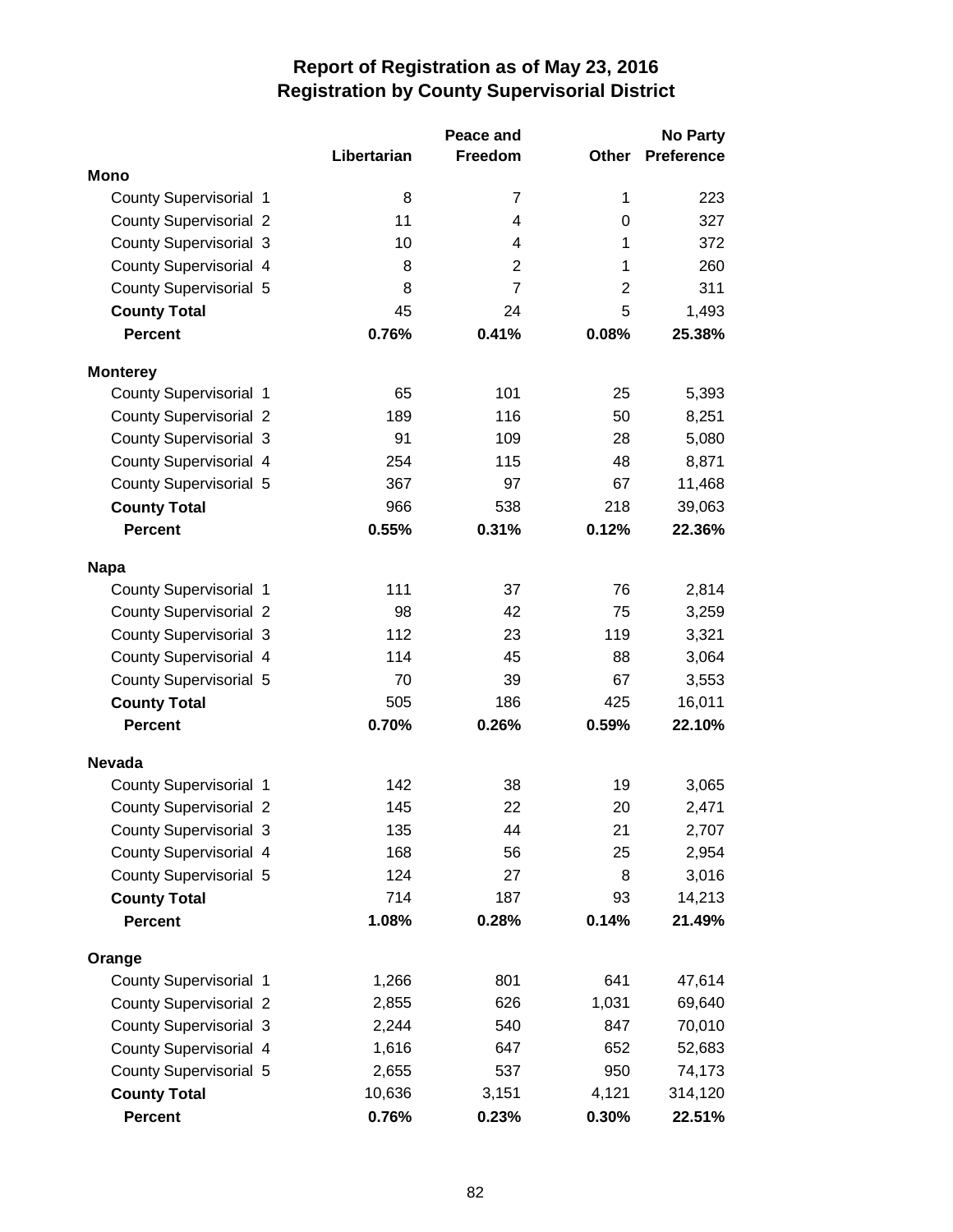|                               | <b>Total</b>      |                   |            | American    |                |
|-------------------------------|-------------------|-------------------|------------|-------------|----------------|
|                               | <b>Registered</b> | <b>Democratic</b> | Republican | Independent | Green          |
| <b>Placer</b>                 |                   |                   |            |             |                |
| <b>County Supervisorial 1</b> | 44,231            | 13,345            | 19,322     | 1,046       | 111            |
| <b>County Supervisorial 2</b> | 41,291            | 11,291            | 19,965     | 1,024       | 112            |
| <b>County Supervisorial 3</b> | 41,498            | 11,102            | 19,742     | 1,039       | 153            |
| County Supervisorial 4        | 42,895            | 11,690            | 20,543     | 946         | 122            |
| <b>County Supervisorial 5</b> | 40,998            | 12,891            | 16,805     | 1,102       | 270            |
| <b>County Total</b>           | 210,913           | 60,319            | 96,377     | 5,157       | 768            |
| <b>Percent</b>                |                   | 28.60%            | 45.70%     | 2.45%       | 0.36%          |
| <b>Plumas</b>                 |                   |                   |            |             |                |
| County Supervisorial 1        | 2,049             | 598               | 922        | 121         | 7              |
| <b>County Supervisorial 2</b> | 2,446             | 865               | 911        | 104         | 17             |
| <b>County Supervisorial 3</b> | 2,439             | 603               | 1,308      | 128         | $\overline{7}$ |
| <b>County Supervisorial 4</b> | 2,273             | 779               | 870        | 113         | 11             |
| County Supervisorial 5        | 2,632             | 818               | 1,208      | 119         | 11             |
| <b>County Total</b>           | 11,839            | 3,663             | 5,219      | 585         | 53             |
| <b>Percent</b>                |                   | 30.94%            | 44.08%     | 4.94%       | 0.45%          |
| <b>Riverside</b>              |                   |                   |            |             |                |
| County Supervisorial 1        | 180,246           | 63,326            | 70,776     | 5,446       | 455            |
| <b>County Supervisorial 2</b> | 167,972           | 61,013            | 64,479     | 4,514       | 398            |
| <b>County Supervisorial 3</b> | 194,970           | 56,797            | 85,243     | 7,517       | 424            |
| County Supervisorial 4        | 176,335           | 76,141            | 62,169     | 4,473       | 364            |
| <b>County Supervisorial 5</b> | 190,399           | 79,601            | 63,428     | 5,516       | 389            |
| <b>County Total</b>           | 909,922           | 336,878           | 346,095    | 27,466      | 2,030          |
| <b>Percent</b>                |                   | 37.02%            | 38.04%     | 3.02%       | 0.22%          |
| <b>Sacramento</b>             |                   |                   |            |             |                |
| <b>County Supervisorial 1</b> | 136,778           | 72,036            | 25,305     | 3,718       | 938            |
| <b>County Supervisorial 2</b> | 130,026           | 69,705            | 26,255     | 3,095       | 450            |
| <b>County Supervisorial 3</b> | 148,895           | 62,415            | 49,555     | 4,503       | 702            |
| County Supervisorial 4        | 144,575           | 47,305            | 58,874     | 4,992       | 517            |
| County Supervisorial 5        | 155,701           | 65,531            | 49,630     | 4,763       | 504            |
| <b>County Total</b>           | 715,975           | 316,992           | 209,619    | 21,071      | 3,111          |
| <b>Percent</b>                |                   | 44.27%            | 29.28%     | 2.94%       | 0.43%          |
| <b>San Benito</b>             |                   |                   |            |             |                |
| County Supervisorial 1        | 5,428             | 2,337             | 1,815      | 157         | 23             |
| <b>County Supervisorial 2</b> | 5,249             | 2,423             | 1,520      | 186         | 41             |
| <b>County Supervisorial 3</b> | 4,702             | 2,504             | 1,102      | 110         | 10             |
| County Supervisorial 4        | 6,204             | 2,265             | 2,550      | 187         | 25             |
| <b>County Supervisorial 5</b> | 4,062             | 2,624             | 538        | 81          | $\overline{7}$ |
| <b>County Total</b>           | 25,645            | 12,153            | 7,525      | 721         | 106            |
| Percent                       |                   | 47.39%            | 29.34%     | 2.81%       | 0.41%          |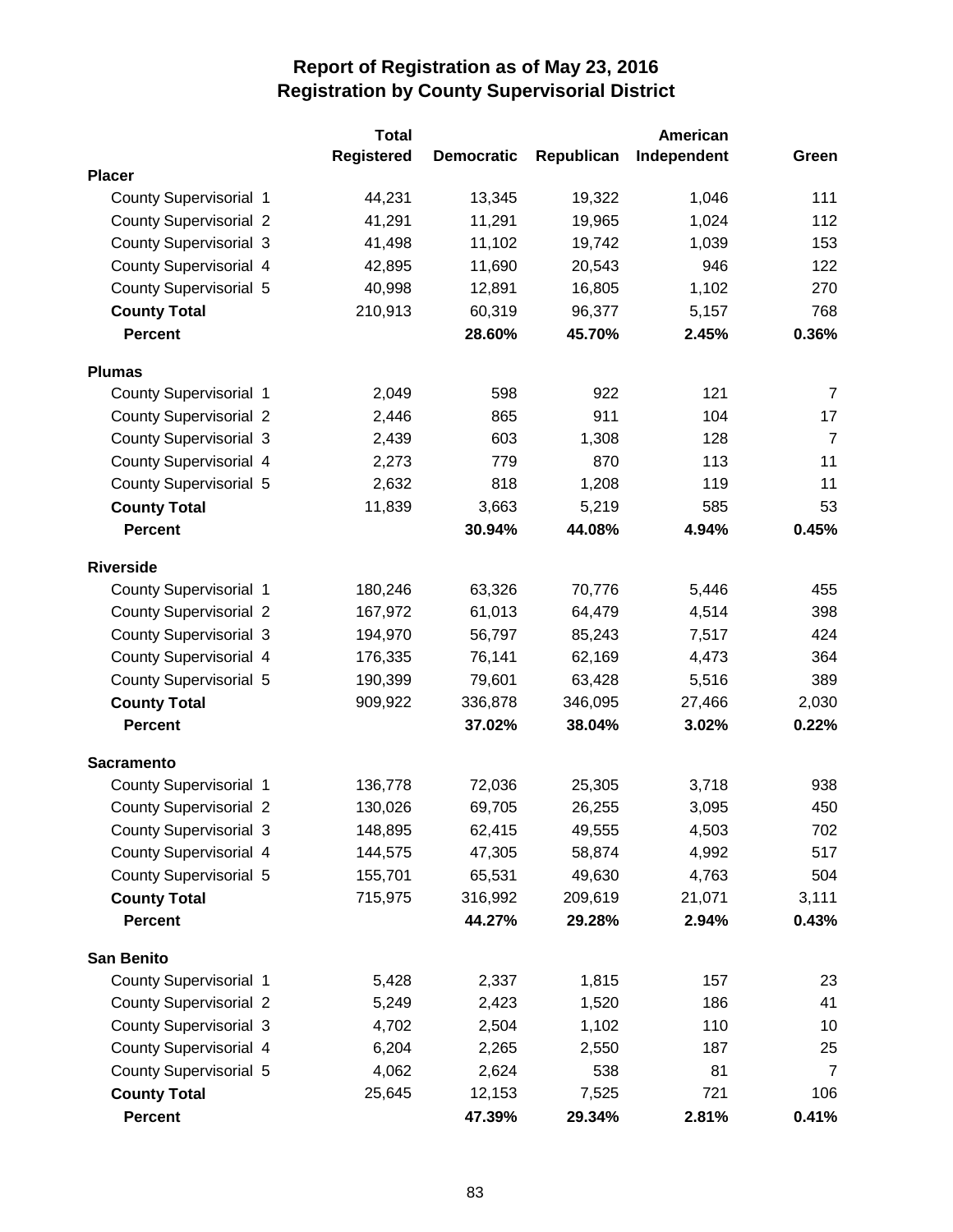|                               |             | Peace and |                | <b>No Party</b>   |
|-------------------------------|-------------|-----------|----------------|-------------------|
|                               | Libertarian | Freedom   | Other          | <b>Preference</b> |
| <b>Placer</b>                 |             |           |                |                   |
| <b>County Supervisorial 1</b> | 567         | 104       | 145            | 9,591             |
| <b>County Supervisorial 2</b> | 524         | 55        | 148            | 8,172             |
| County Supervisorial 3        | 711         | 72        | 144            | 8,535             |
| County Supervisorial 4        | 548         | 77        | 143            | 8,826             |
| <b>County Supervisorial 5</b> | 507         | 122       | 191            | 9,110             |
| <b>County Total</b>           | 2,857       | 430       | 771            | 44,234            |
| <b>Percent</b>                | 1.35%       | 0.20%     | 0.37%          | 20.97%            |
| <b>Plumas</b>                 |             |           |                |                   |
| County Supervisorial 1        | 18          | 8         | 0              | 375               |
| <b>County Supervisorial 2</b> | 28          | 6         | 0              | 515               |
| <b>County Supervisorial 3</b> | 24          | 5         | 0              | 364               |
| County Supervisorial 4        | 20          | 12        | 0              | 468               |
| <b>County Supervisorial 5</b> | 29          | 4         | 1              | 442               |
| <b>County Total</b>           | 119         | 35        | 1              | 2,164             |
| <b>Percent</b>                | 1.01%       | 0.30%     | 0.01%          | 18.28%            |
| <b>Riverside</b>              |             |           |                |                   |
| County Supervisorial 1        | 1,222       | 757       | 1,196          | 37,068            |
| <b>County Supervisorial 2</b> | 1,102       | 677       | 979            | 34,810            |
| <b>County Supervisorial 3</b> | 1,443       | 510       | 1,505          | 41,531            |
| County Supervisorial 4        | 852         | 431       | 1,112          | 30,793            |
| <b>County Supervisorial 5</b> | 1,041       | 682       | 1,222          | 38,520            |
| <b>County Total</b>           | 5,660       | 3,057     | 6,014          | 182,722           |
| <b>Percent</b>                | 0.62%       | 0.34%     | 0.66%          | 20.08%            |
| <b>Sacramento</b>             |             |           |                |                   |
| County Supervisorial 1        | 998         | 1,304     | 273            | 32,206            |
| <b>County Supervisorial 2</b> | 555         | 1,440     | 223            | 28,303            |
| <b>County Supervisorial 3</b> | 1,241       | 934       | 295            | 29,250            |
| County Supervisorial 4        | 1,364       | 533       | 303            | 30,687            |
| <b>County Supervisorial 5</b> | 1,049       | 881       | 272            | 33,071            |
| <b>County Total</b>           | 5,207       | 5,092     | 1,366          | 153,517           |
| <b>Percent</b>                | 0.73%       | 0.71%     | 0.19%          | 21.44%            |
| <b>San Benito</b>             |             |           |                |                   |
| County Supervisorial 1        | 28          | 12        | 10             | 1,046             |
| <b>County Supervisorial 2</b> | 35          | 15        | 8              | 1,021             |
| <b>County Supervisorial 3</b> | 24          | 8         | 4              | 940               |
| County Supervisorial 4        | 48          | 12        | 9              | 1,108             |
| County Supervisorial 5        | 14          | 16        | $\overline{2}$ | 780               |
| <b>County Total</b>           | 149         | 63        | 33             | 4,895             |
| <b>Percent</b>                | 0.58%       | 0.25%     | 0.13%          | 19.09%            |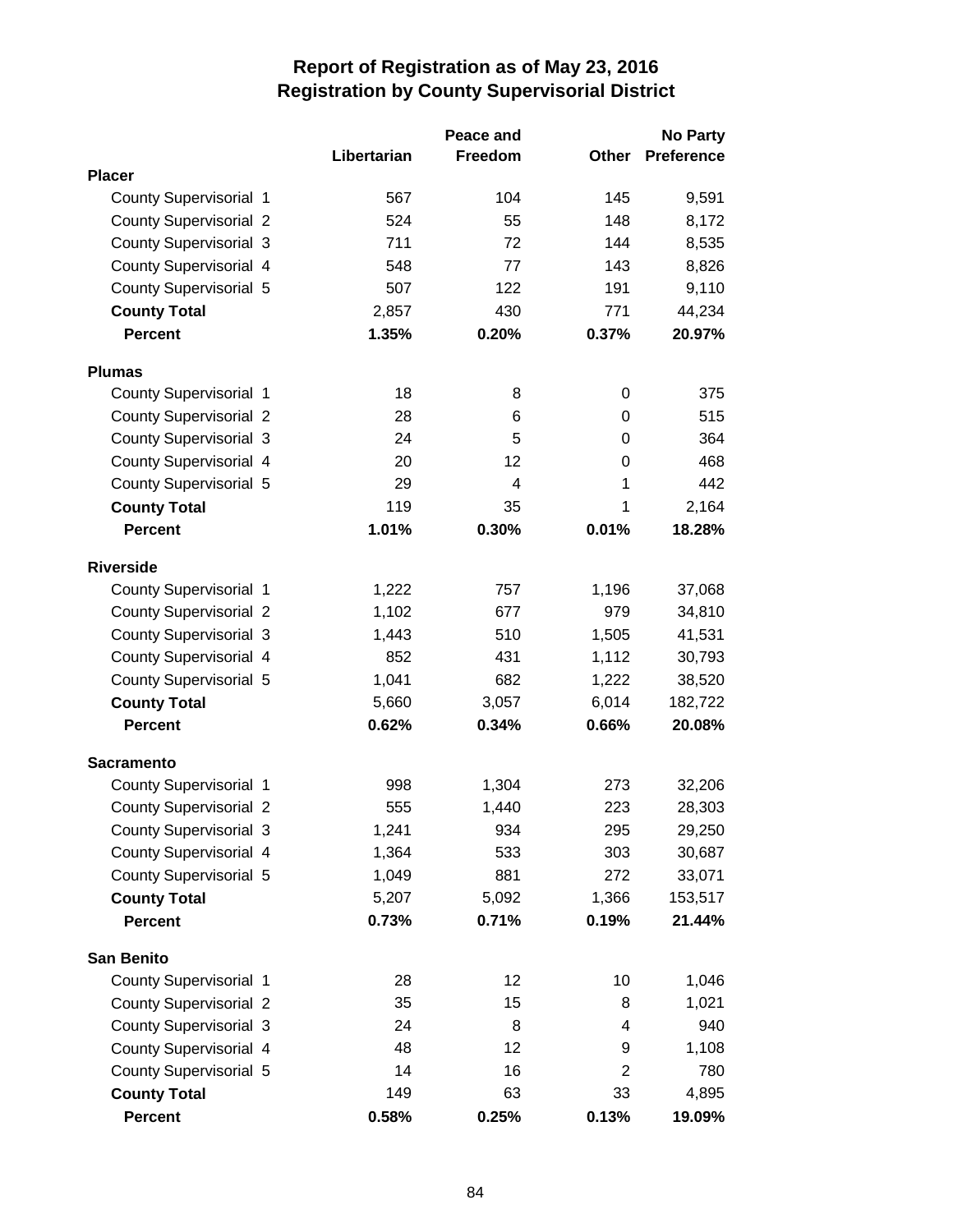|                                | <b>Total</b>      |                   |            | American    |       |
|--------------------------------|-------------------|-------------------|------------|-------------|-------|
|                                | <b>Registered</b> | <b>Democratic</b> | Republican | Independent | Green |
| San Bernardino                 |                   |                   |            |             |       |
| <b>County Supervisorial 1</b>  | 154,721           | 52,742            | 57,800     | 7,769       | 354   |
| <b>County Supervisorial 2</b>  | 174,149           | 66,881            | 61,632     | 5,310       | 498   |
| <b>County Supervisorial 3</b>  | 175,236           | 58,616            | 69,246     | 6,714       | 639   |
| <b>County Supervisorial 4</b>  | 143,300           | 59,934            | 43,683     | 3,961       | 359   |
| <b>County Supervisorial 5</b>  | 136,724           | 65,419            | 31,788     | 3,778       | 322   |
| <b>County Total</b>            | 784,130           | 303,592           | 264,149    | 27,532      | 2,172 |
| <b>Percent</b>                 |                   | 38.72%            | 33.69%     | 3.51%       | 0.28% |
| San Diego                      |                   |                   |            |             |       |
| <b>County Supervisorial 1</b>  | 251,294           | 112,101           | 58,458     | 6,371       | 731   |
| <b>County Supervisorial 2</b>  | 326,797           | 104,949           | 130,341    | 11,894      | 1,068 |
| <b>County Supervisorial 3</b>  | 316,323           | 105,107           | 110,581    | 9,726       | 979   |
| County Supervisorial 4         | 331,116           | 149,488           | 72,368     | 10,336      | 1,735 |
| <b>County Supervisorial 5</b>  | 297,721           | 90,339            | 120,095    | 10,485      | 939   |
| <b>County Total</b>            | 1,523,251         | 561,984           | 491,843    | 48,812      | 5,452 |
| <b>Percent</b>                 |                   | 36.89%            | 32.29%     | 3.20%       | 0.36% |
|                                |                   |                   |            |             |       |
| <b>San Francisco</b>           |                   |                   |            |             |       |
| <b>County Supervisorial 1</b>  | 39,960            | 22,190            | 3,585      | 667         | 385   |
| <b>County Supervisorial 2</b>  | 45,433            | 23,381            | 7,416      | 1,072       | 227   |
| <b>County Supervisorial 3</b>  | 36,585            | 18,857            | 3,512      | 674         | 258   |
| County Supervisorial 4         | 40,246            | 20,586            | 3,642      | 674         | 388   |
| County Supervisorial 5         | 50,647            | 32,141            | 2,441      | 874         | 667   |
| County Supervisorial 6         | 37,031            | 20,864            | 2,692      | 714         | 351   |
| <b>County Supervisorial 7</b>  | 44,524            | 24,879            | 5,281      | 783         | 383   |
| <b>County Supervisorial 8</b>  | 55,180            | 37,246            | 2,528      | 662         | 718   |
| County Supervisorial 9         | 40,913            | 25,682            | 1,814      | 517         | 633   |
| <b>County Supervisorial 10</b> | 37,629            | 22,734            | 1,912      | 557         | 269   |
| <b>County Supervisorial 11</b> | 34,779            | 19,316            | 2,274      | 530         | 286   |
| <b>County Total</b>            | 462,927           | 267,876           | 37,097     | 7,724       | 4,565 |
| <b>Percent</b>                 |                   | 57.87%            | 8.01%      | 1.67%       | 0.99% |
| San Joaquin                    |                   |                   |            |             |       |
| <b>County Supervisorial 1</b>  | 50,181            | 28,837            | 10,228     | 899         | 121   |
| <b>County Supervisorial 2</b>  | 60,908            | 29,626            | 17,359     | 1,238       | 149   |
| <b>County Supervisorial 3</b>  | 68,217            | 29,282            | 22,625     | 1,744       | 170   |
| County Supervisorial 4         | 68,660            | 19,730            | 34,438     | 1,963       | 170   |
| County Supervisorial 5         | 61,899            | 25,784            | 18,844     | 1,619       | 149   |
| <b>County Total</b>            | 309,865           | 133,259           | 103,494    | 7,463       | 759   |
| <b>Percent</b>                 |                   | 43.01%            | 33.40%     | 2.41%       | 0.24% |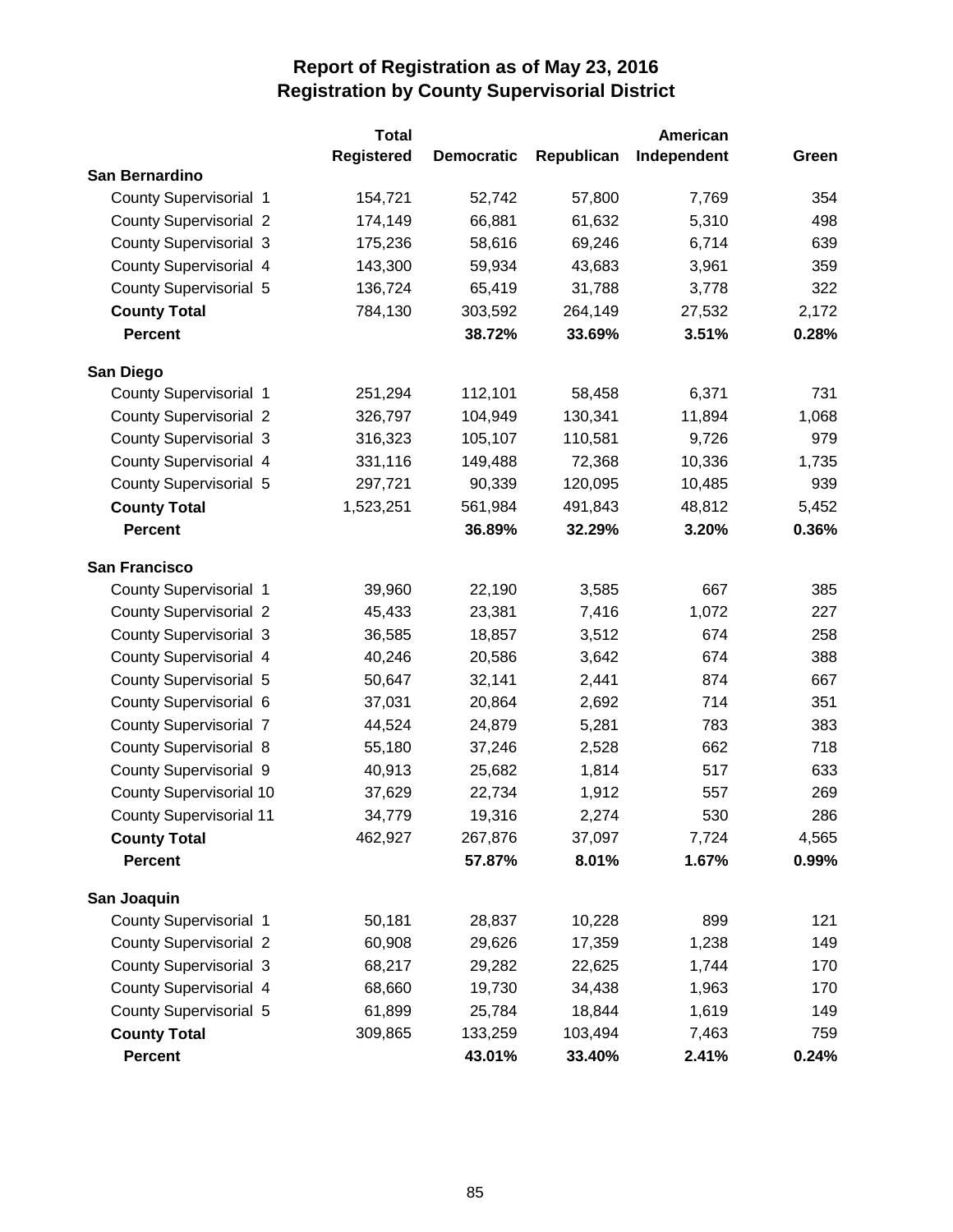|                                |             | Peace and |       | <b>No Party</b>   |
|--------------------------------|-------------|-----------|-------|-------------------|
|                                | Libertarian | Freedom   | Other | <b>Preference</b> |
| San Bernardino                 |             |           |       |                   |
| County Supervisorial 1         | 1,127       | 559       | 755   | 33,615            |
| <b>County Supervisorial 2</b>  | 1,030       | 621       | 509   | 37,668            |
| <b>County Supervisorial 3</b>  | 1,278       | 584       | 728   | 37,431            |
| County Supervisorial 4         | 881         | 657       | 425   | 33,400            |
| County Supervisorial 5         | 682         | 914       | 543   | 33,278            |
| <b>County Total</b>            | 4,998       | 3,335     | 2,960 | 175,392           |
| <b>Percent</b>                 | 0.64%       | 0.43%     | 0.38% | 22.37%            |
| San Diego                      |             |           |       |                   |
| <b>County Supervisorial 1</b>  | 1,402       | 926       | 714   | 70,591            |
| <b>County Supervisorial 2</b>  | 2,710       | 746       | 1,101 | 73,988            |
| <b>County Supervisorial 3</b>  | 2,372       | 548       | 762   | 86,248            |
| County Supervisorial 4         | 2,986       | 961       | 1,028 | 92,214            |
| County Supervisorial 5         | 2,564       | 646       | 679   | 71,974            |
| <b>County Total</b>            | 12,034      | 3,827     | 4,284 | 395,015           |
| <b>Percent</b>                 | 0.79%       | 0.25%     | 0.28% | 25.93%            |
| <b>San Francisco</b>           |             |           |       |                   |
| County Supervisorial 1         | 204         | 86        | 94    | 12,749            |
| <b>County Supervisorial 2</b>  | 338         | 32        | 92    | 12,875            |
| <b>County Supervisorial 3</b>  | 268         | 87        | 87    | 12,842            |
| County Supervisorial 4         | 219         | 111       | 105   | 14,521            |
| County Supervisorial 5         | 310         | 143       | 117   | 13,954            |
| County Supervisorial 6         | 276         | 160       | 87    | 11,887            |
| <b>County Supervisorial 7</b>  | 215         | 106       | 90    | 12,787            |
| <b>County Supervisorial 8</b>  | 262         | 114       | 97    | 13,553            |
| County Supervisorial 9         | 185         | 170       | 111   | 11,801            |
| <b>County Supervisorial 10</b> | 173         | 153       | 114   | 11,717            |
| <b>County Supervisorial 11</b> | 152         | 141       | 92    | 11,988            |
| <b>County Total</b>            | 2,602       | 1,303     | 1,086 | 140,674           |
| <b>Percent</b>                 | 0.56%       | 0.28%     | 0.23% | 30.39%            |
| San Joaquin                    |             |           |       |                   |
| County Supervisorial 1         | 196         | 221       | 119   | 9,560             |
| <b>County Supervisorial 2</b>  | 264         | 249       | 222   | 11,801            |
| County Supervisorial 3         | 365         | 196       | 271   | 13,564            |
| County Supervisorial 4         | 478         | 173       | 250   | 11,458            |
| County Supervisorial 5         | 388         | 152       | 252   | 14,711            |
| <b>County Total</b>            | 1,691       | 991       | 1,114 | 61,094            |
| Percent                        | 0.55%       | 0.32%     | 0.36% | 19.72%            |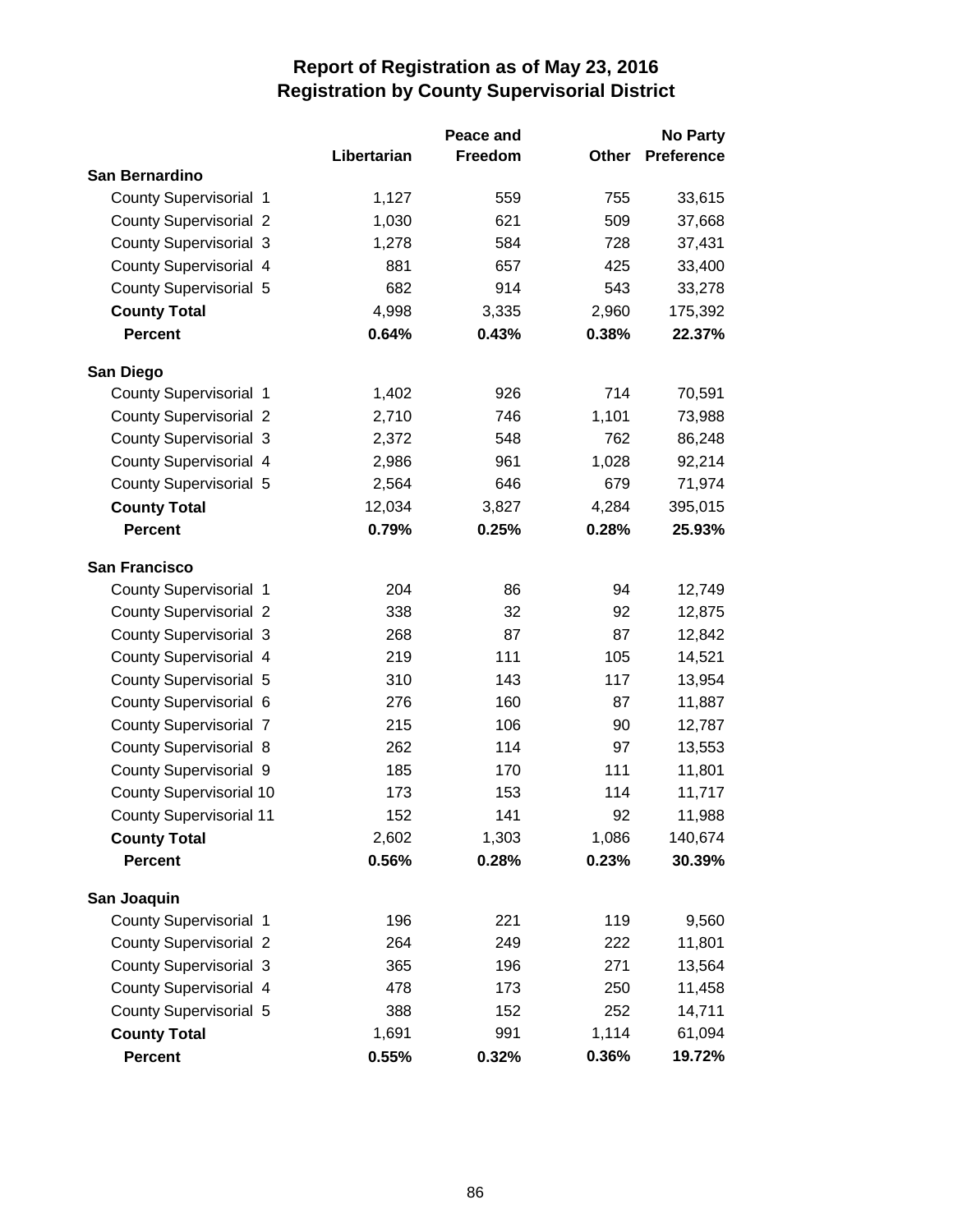|                               | <b>Total</b>      |                   |            | American    |       |
|-------------------------------|-------------------|-------------------|------------|-------------|-------|
|                               | <b>Registered</b> | <b>Democratic</b> | Republican | Independent | Green |
| San Luis Obispo               |                   |                   |            |             |       |
| County Supervisorial 1        | 28,931            | 8,069             | 13,756     | 873         | 111   |
| <b>County Supervisorial 2</b> | 31,189            | 13,259            | 9,490      | 880         | 280   |
| <b>County Supervisorial 3</b> | 32,335            | 12,680            | 11,109     | 859         | 207   |
| County Supervisorial 4        | 32,422            | 10,676            | 13,600     | 911         | 129   |
| <b>County Supervisorial 5</b> | 30,924            | 10,167            | 12,817     | 909         | 187   |
| <b>County Total</b>           | 155,801           | 54,851            | 60,772     | 4,432       | 914   |
| <b>Percent</b>                |                   | 35.21%            | 39.01%     | 2.84%       | 0.59% |
| <b>San Mateo</b>              |                   |                   |            |             |       |
| County Supervisorial 1        | 73,581            | 37,836            | 13,869     | 1,585       | 282   |
| <b>County Supervisorial 2</b> | 77,697            | 39,192            | 15,021     | 1,603       | 354   |
| <b>County Supervisorial 3</b> | 93,457            | 46,865            | 20,081     | 2,212       | 620   |
| County Supervisorial 4        | 61,336            | 33,642            | 9,883      | 1,074       | 331   |
| County Supervisorial 5        | 61,084            | 33,591            | 7,510      | 1,062       | 250   |
| <b>County Total</b>           | 367,155           | 191,126           | 66,364     | 7,536       | 1,837 |
| <b>Percent</b>                |                   | 52.06%            | 18.08%     | 2.05%       | 0.50% |
| Santa Barbara                 |                   |                   |            |             |       |
| County Supervisorial 1        | 43,971            | 22,150            | 9,577      | 1,031       | 317   |
| <b>County Supervisorial 2</b> | 49,843            | 23,495            | 12,993     | 1,132       | 318   |
| <b>County Supervisorial 3</b> | 45,006            | 18,558            | 12,309     | 1,026       | 217   |
| County Supervisorial 4        | 38,067            | 11,956            | 16,008     | 1,186       | 84    |
| County Supervisorial 5        | 24,978            | 10,021            | 7,690      | 701         | 52    |
| <b>County Total</b>           | 201,865           | 86,180            | 58,577     | 5,076       | 988   |
| <b>Percent</b>                |                   | 42.69%            | 29.02%     | 2.51%       | 0.49% |
| <b>Santa Clara</b>            |                   |                   |            |             |       |
| County Supervisorial 1        | 172,293           | 76,140            | 47,689     | 4,304       | 621   |
| <b>County Supervisorial 2</b> | 115,598           | 60,121            | 18,333     | 2,287       | 441   |
| <b>County Supervisorial 3</b> | 149,900           | 68,858            | 29,017     | 2,873       | 433   |
| County Supervisorial 4        | 165,966           | 80,439            | 35,450     | 3,643       | 734   |
| County Supervisorial 5        | 184,306           | 84,603            | 36,110     | 2,605       | 703   |
| <b>County Total</b>           | 788,063           | 370,161           | 166,599    | 15,712      | 2,932 |
| <b>Percent</b>                |                   | 46.97%            | 21.14%     | 1.99%       | 0.37% |
| <b>Santa Cruz</b>             |                   |                   |            |             |       |
| County Supervisorial 1        | 32,848            | 18,389            | 5,663      | 692         | 309   |
| <b>County Supervisorial 2</b> | 31,355            | 16,992            | 6,322      | 666         | 263   |
| <b>County Supervisorial 3</b> | 31,471            | 20,485            | 2,687      | 516         | 457   |
| County Supervisorial 4        | 17,160            | 10,463            | 2,281      | 293         | 89    |
| County Supervisorial 5        | 32,975            | 17,185            | 6,518      | 863         | 421   |
| <b>County Total</b>           | 145,809           | 83,514            | 23,471     | 3,030       | 1,539 |
| <b>Percent</b>                |                   | 57.28%            | 16.10%     | 2.08%       | 1.06% |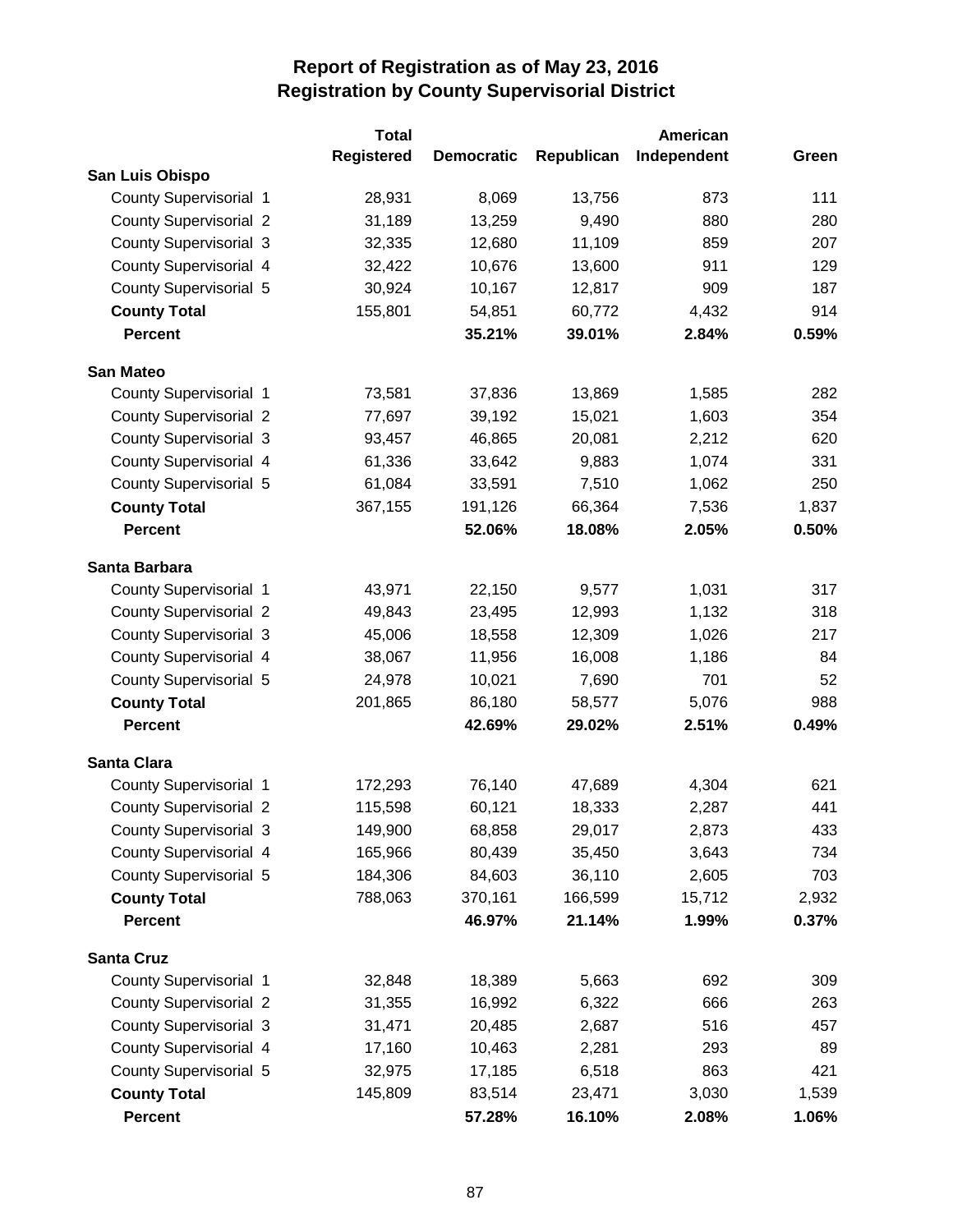|                               |             | Peace and |       | <b>No Party</b>   |
|-------------------------------|-------------|-----------|-------|-------------------|
|                               | Libertarian | Freedom   | Other | <b>Preference</b> |
| San Luis Obispo               |             |           |       |                   |
| <b>County Supervisorial 1</b> | 217         | 54        | 280   | 5,571             |
| <b>County Supervisorial 2</b> | 270         | 87        | 371   | 6,552             |
| <b>County Supervisorial 3</b> | 277         | 54        | 353   | 6,796             |
| County Supervisorial 4        | 227         | 75        | 379   | 6,425             |
| County Supervisorial 5        | 261         | 60        | 324   | 6,199             |
| <b>County Total</b>           | 1,252       | 330       | 1,707 | 31,543            |
| <b>Percent</b>                | 0.80%       | 0.21%     | 1.10% | 20.25%            |
| <b>San Mateo</b>              |             |           |       |                   |
| County Supervisorial 1        | 305         | 148       | 146   | 19,410            |
| <b>County Supervisorial 2</b> | 366         | 128       | 175   | 20,858            |
| <b>County Supervisorial 3</b> | 634         | 136       | 218   | 22,691            |
| County Supervisorial 4        | 336         | 184       | 132   | 15,754            |
| County Supervisorial 5        | 221         | 186       | 147   | 18,117            |
| <b>County Total</b>           | 1,862       | 782       | 818   | 96,830            |
| <b>Percent</b>                | 0.51%       | 0.21%     | 0.22% | 26.37%            |
| Santa Barbara                 |             |           |       |                   |
| <b>County Supervisorial 1</b> | 295         | 94        | 369   | 10,138            |
| <b>County Supervisorial 2</b> | 344         | 95        | 405   | 11,061            |
| <b>County Supervisorial 3</b> | 374         | 90        | 274   | 12,158            |
| County Supervisorial 4        | 207         | 101       | 250   | 8,275             |
| County Supervisorial 5        | 122         | 89        | 165   | 6,138             |
| <b>County Total</b>           | 1,342       | 469       | 1,463 | 47,770            |
| <b>Percent</b>                | 0.66%       | 0.23%     | 0.72% | 23.66%            |
| <b>Santa Clara</b>            |             |           |       |                   |
| County Supervisorial 1        | 1,117       | 351       | 237   | 41,834            |
| <b>County Supervisorial 2</b> | 617         | 549       | 172   | 33,078            |
| <b>County Supervisorial 3</b> | 752         | 401       | 237   | 47,329            |
| County Supervisorial 4        | 1,177       | 334       | 295   | 43,894            |
| County Supervisorial 5        | 972         | 170       | 295   | 58,848            |
| <b>County Total</b>           | 4,635       | 1,805     | 1,236 | 224,983           |
| <b>Percent</b>                | 0.59%       | 0.23%     | 0.16% | 28.55%            |
| <b>Santa Cruz</b>             |             |           |       |                   |
| <b>County Supervisorial 1</b> | 253         | 88        | 202   | 7,252             |
| <b>County Supervisorial 2</b> | 243         | 84        | 157   | 6,628             |
| <b>County Supervisorial 3</b> | 202         | 90        | 197   | 6,837             |
| County Supervisorial 4        | 72          | 60        | 48    | 3,854             |
| County Supervisorial 5        | 370         | 81        | 178   | 7,359             |
| <b>County Total</b>           | 1,140       | 403       | 782   | 31,930            |
| Percent                       | 0.78%       | 0.28%     | 0.54% | 21.90%            |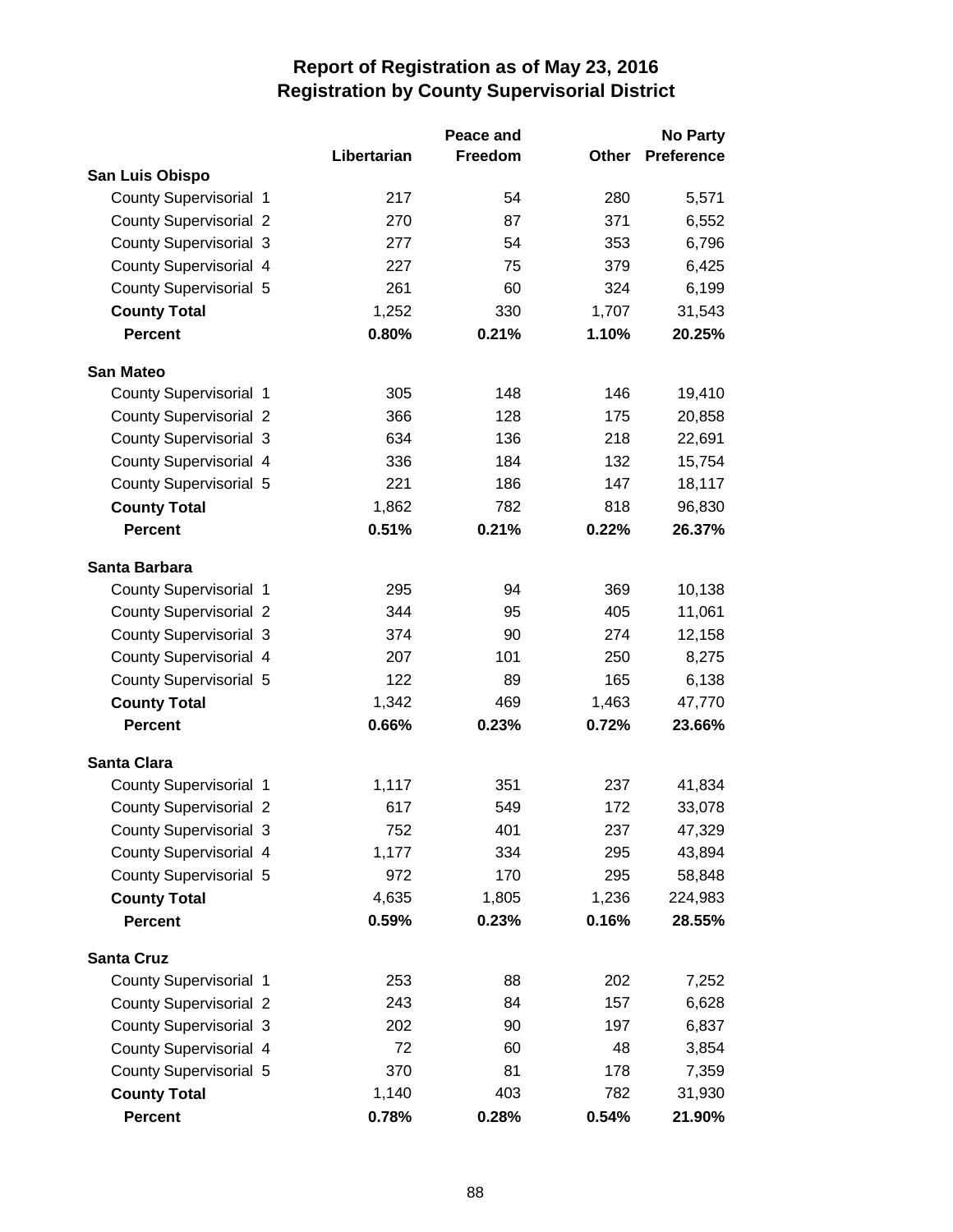|                               | <b>Total</b>      |                   | American   |             |                  |  |
|-------------------------------|-------------------|-------------------|------------|-------------|------------------|--|
|                               | <b>Registered</b> | <b>Democratic</b> | Republican | Independent | Green            |  |
| <b>Shasta</b>                 |                   |                   |            |             |                  |  |
| <b>County Supervisorial 1</b> | 18,928            | 5,410             | 8,055      | 757         | 96               |  |
| <b>County Supervisorial 2</b> | 19,365            | 5,026             | 8,926      | 726         | 68               |  |
| <b>County Supervisorial 3</b> | 18,978            | 4,703             | 9,349      | 742         | 60               |  |
| County Supervisorial 4        | 19,322            | 4,736             | 9,404      | 717         | 61               |  |
| <b>County Supervisorial 5</b> | 19,717            | 4,760             | 9,885      | 820         | 48               |  |
| <b>County Total</b>           | 96,310            | 24,635            | 45,619     | 3,762       | 333              |  |
| <b>Percent</b>                |                   | 25.58%            | 47.37%     | 3.91%       | 0.35%            |  |
| <b>Sierra</b>                 |                   |                   |            |             |                  |  |
| County Supervisorial 1        | 517               | 166               | 180        | 26          | 8                |  |
| <b>County Supervisorial 2</b> | 431               | 149               | 173        | 19          | 3                |  |
| <b>County Supervisorial 3</b> | 485               | 132               | 227        | 27          | $\boldsymbol{2}$ |  |
| County Supervisorial 4        | 431               | 126               | 179        | 30          | $\mathbf{1}$     |  |
| County Supervisorial 5        | 353               | 80                | 163        | 25          | $\overline{4}$   |  |
| <b>County Total</b>           | 2,217             | 653               | 922        | 127         | 18               |  |
| <b>Percent</b>                |                   | 29.45%            | 41.59%     | 5.73%       | 0.81%            |  |
| <b>Siskiyou</b>               |                   |                   |            |             |                  |  |
| County Supervisorial 1        | 4,590             | 1,222             | 2,055      | 210         | 21               |  |
| <b>County Supervisorial 2</b> | 5,566             | 2,319             | 1,551      | 204         | 66               |  |
| <b>County Supervisorial 3</b> | 5,517             | 1,927             | 1,946      | 247         | 30               |  |
| County Supervisorial 4        | 5,507             | 1,466             | 2,447      | 283         | 23               |  |
| County Supervisorial 5        | 5,300             | 1,413             | 2,341      | 243         | 38               |  |
| <b>County Total</b>           | 26,480            | 8,347             | 10,340     | 1,187       | 178              |  |
| <b>Percent</b>                |                   | 31.52%            | 39.05%     | 4.48%       | 0.67%            |  |
| Solano                        |                   |                   |            |             |                  |  |
| <b>County Supervisorial 1</b> | 41,257            | 24,590            | 5,323      | 964         | 163              |  |
| <b>County Supervisorial 2</b> | 47,070            | 24,509            | 9,801      | 1,277       | 182              |  |
| <b>County Supervisorial 3</b> | 37,537            | 18,514            | 8,591      | 1,008       | 119              |  |
| County Supervisorial 4        | 38,681            | 14,944            | 13,459     | 1,308       | 113              |  |
| County Supervisorial 5        | 44,794            | 19,177            | 13,641     | 1,423       | 98               |  |
| <b>County Total</b>           | 209,339           | 101,734           | 50,815     | 5,980       | 675              |  |
| <b>Percent</b>                |                   | 48.60%            | 24.27%     | 2.86%       | 0.32%            |  |
| Sonoma                        |                   |                   |            |             |                  |  |
| <b>County Supervisorial 1</b> | 57,480            | 30,345            | 13,518     | 1,326       | 460              |  |
| <b>County Supervisorial 2</b> | 53,245            | 28,351            | 10,996     | 1,294       | 575              |  |
| <b>County Supervisorial 3</b> | 43,738            | 24,245            | 7,817      | 1,080       | 446              |  |
| County Supervisorial 4        | 49,746            | 24,934            | 12,264     | 1,236       | 377              |  |
| <b>County Supervisorial 5</b> | 49,651            | 29,218            | 7,605      | 950         | 831              |  |
| <b>County Total</b>           | 253,860           | 137,093           | 52,200     | 5,886       | 2,689            |  |
| Percent                       |                   | 54.00%            | 20.56%     | 2.32%       | 1.06%            |  |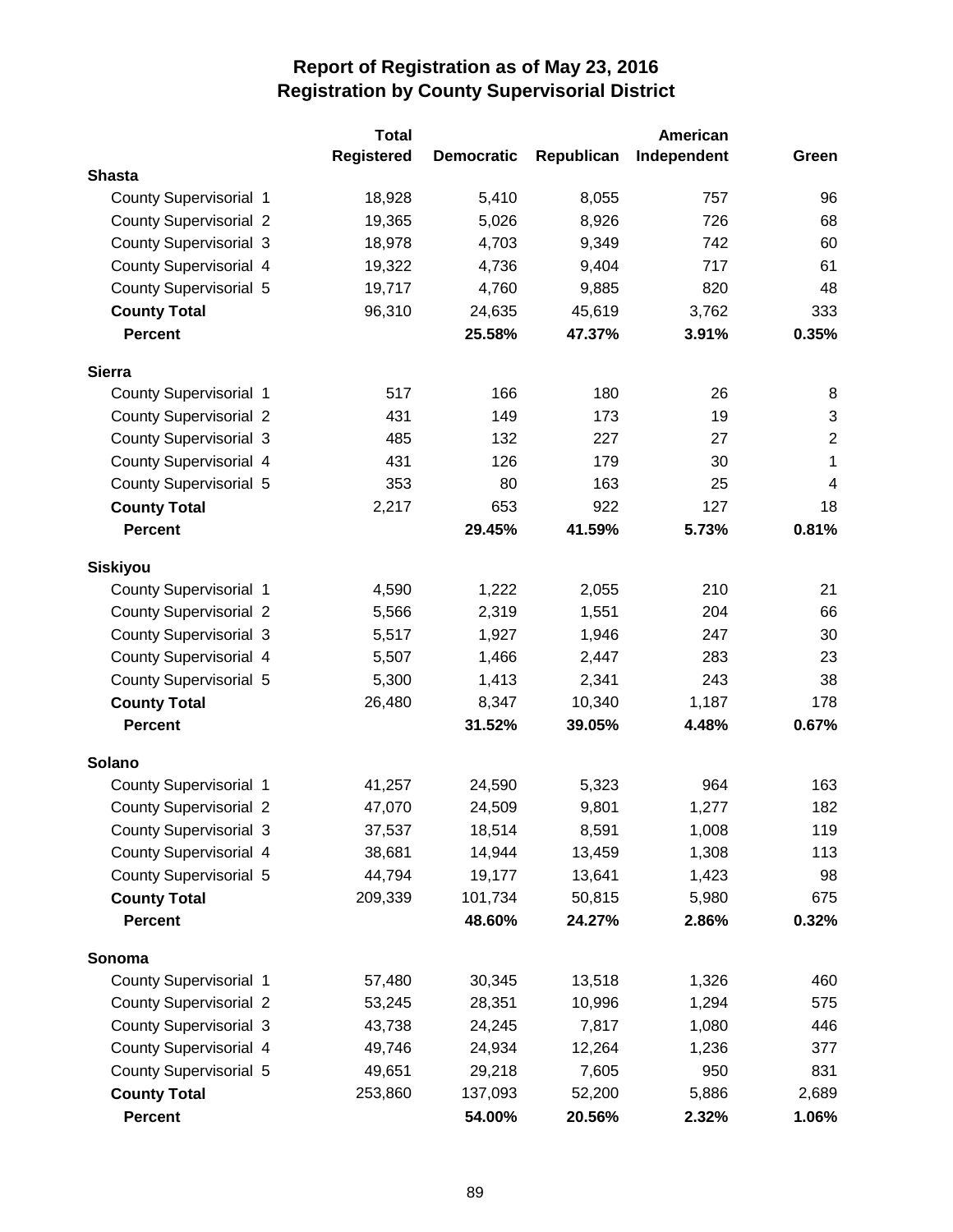|                               | Peace and      |         |       | <b>No Party</b>   |
|-------------------------------|----------------|---------|-------|-------------------|
|                               | Libertarian    | Freedom | Other | <b>Preference</b> |
| <b>Shasta</b>                 |                |         |       |                   |
| <b>County Supervisorial 1</b> | 194            | 82      | 62    | 4,272             |
| <b>County Supervisorial 2</b> | 189            | 63      | 71    | 4,296             |
| <b>County Supervisorial 3</b> | 180            | 65      | 71    | 3,808             |
| County Supervisorial 4        | 172            | 58      | 54    | 4,120             |
| <b>County Supervisorial 5</b> | 178            | 49      | 53    | 3,924             |
| <b>County Total</b>           | 913            | 317     | 311   | 20,420            |
| <b>Percent</b>                | 0.95%          | 0.33%   | 0.32% | 21.20%            |
| <b>Sierra</b>                 |                |         |       |                   |
| <b>County Supervisorial 1</b> | 12             | 0       | 13    | 112               |
| <b>County Supervisorial 2</b> | 4              | 1       | 8     | 74                |
| <b>County Supervisorial 3</b> | $\overline{7}$ | 1       | 6     | 83                |
| County Supervisorial 4        | 4              | 0       | 10    | 81                |
| <b>County Supervisorial 5</b> | $\overline{2}$ | 1       | 5     | 73                |
| <b>County Total</b>           | 29             | 3       | 42    | 423               |
| <b>Percent</b>                | 1.31%          | 0.14%   | 1.89% | 19.08%            |
| <b>Siskiyou</b>               |                |         |       |                   |
| <b>County Supervisorial 1</b> | 34             | 16      | 9     | 1,023             |
| <b>County Supervisorial 2</b> | 61             | 22      | 16    | 1,327             |
| <b>County Supervisorial 3</b> | 52             | 21      | 13    | 1,281             |
| County Supervisorial 4        | 58             | 21      | 4     | 1,205             |
| <b>County Supervisorial 5</b> | 81             | 26      | 4     | 1,154             |
| <b>County Total</b>           | 286            | 106     | 46    | 5,990             |
| <b>Percent</b>                | 1.08%          | 0.40%   | 0.17% | 22.62%            |
| <b>Solano</b>                 |                |         |       |                   |
| <b>County Supervisorial 1</b> | 164            | 139     | 170   | 9,744             |
| <b>County Supervisorial 2</b> | 314            | 123     | 243   | 10,621            |
| <b>County Supervisorial 3</b> | 218            | 127     | 181   | 8,779             |
| County Supervisorial 4        | 264            | 89      | 166   | 8,338             |
| <b>County Supervisorial 5</b> | 316            | 98      | 206   | 9,835             |
| <b>County Total</b>           | 1,276          | 576     | 966   | 47,317            |
| <b>Percent</b>                | 0.61%          | 0.28%   | 0.46% | 22.60%            |
| Sonoma                        |                |         |       |                   |
| <b>County Supervisorial 1</b> | 361            | 106     | 206   | 11,158            |
| <b>County Supervisorial 2</b> | 377            | 102     | 220   | 11,330            |
| <b>County Supervisorial 3</b> | 340            | 119     | 201   | 9,490             |
| County Supervisorial 4        | 368            | 117     | 157   | 10,293            |
| <b>County Supervisorial 5</b> | 336            | 183     | 177   | 10,351            |
| <b>County Total</b>           | 1,782          | 627     | 961   | 52,622            |
| <b>Percent</b>                | 0.70%          | 0.25%   | 0.38% | 20.73%            |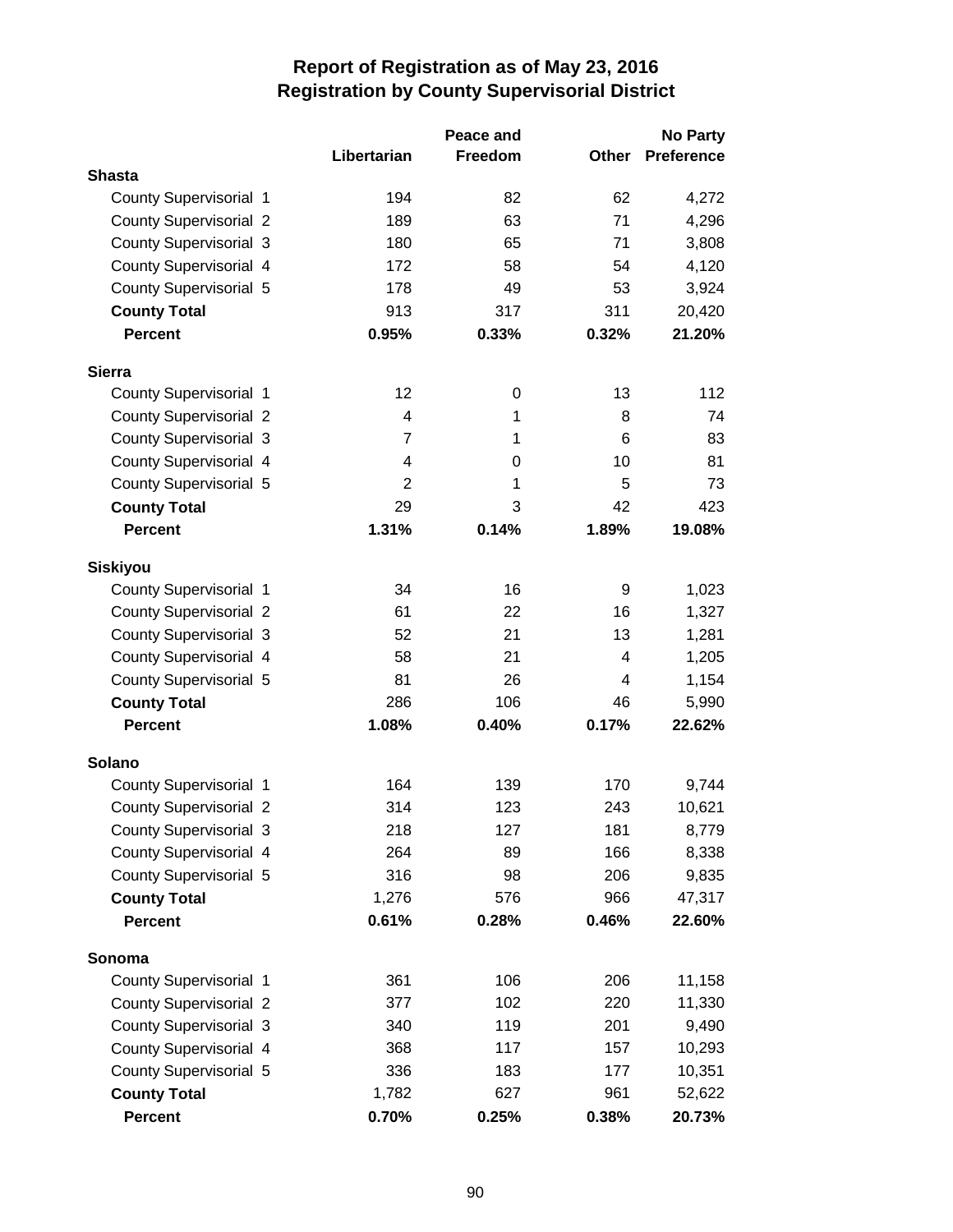|                               | <b>Total</b>      |                   |            | American    |       |
|-------------------------------|-------------------|-------------------|------------|-------------|-------|
|                               | <b>Registered</b> | <b>Democratic</b> | Republican | Independent | Green |
| <b>Stanislaus</b>             |                   |                   |            |             |       |
| County Supervisorial 1        | 46,935            | 15,924            | 20,518     | 1,474       | 89    |
| <b>County Supervisorial 2</b> | 43,834            | 15,055            | 18,619     | 1,279       | 112   |
| <b>County Supervisorial 3</b> | 41,456            | 16,501            | 15,585     | 1,169       | 78    |
| <b>County Supervisorial 4</b> | 50,165            | 19,104            | 20,319     | 1,457       | 137   |
| <b>County Supervisorial 5</b> | 37,074            | 16,584            | 12,052     | 965         | 83    |
| <b>County Total</b>           | 219,464           | 83,168            | 87,093     | 6,344       | 499   |
| <b>Percent</b>                |                   | 37.90%            | 39.68%     | 2.89%       | 0.23% |
| <b>Sutter</b>                 |                   |                   |            |             |       |
| County Supervisorial 1        | 8,317             | 2,856             | 3,479      | 224         | 20    |
| <b>County Supervisorial 2</b> | 6,156             | 2,095             | 2,225      | 273         | 27    |
| <b>County Supervisorial 3</b> | 10,157            | 2,768             | 5,176      | 306         | 26    |
| <b>County Supervisorial 4</b> | 8,935             | 3,276             | 3,114      | 294         | 17    |
| <b>County Supervisorial 5</b> | 8,786             | 2,561             | 4,114      | 304         | 16    |
| <b>County Total</b>           | 42,351            | 13,556            | 18,108     | 1,401       | 106   |
| <b>Percent</b>                |                   | 32.01%            | 42.76%     | 3.31%       | 0.25% |
| <b>Tehama</b>                 |                   |                   |            |             |       |
| County Supervisorial 1        | 6,995             | 1,800             | 3,353      | 336         | 24    |
| <b>County Supervisorial 2</b> | 6,068             | 1,696             | 2,658      | 311         | 14    |
| <b>County Supervisorial 3</b> | 6,677             | 1,747             | 3,147      | 335         | 19    |
| <b>County Supervisorial 4</b> | 5,345             | 1,646             | 2,133      | 282         | 25    |
| <b>County Supervisorial 5</b> | 5,639             | 1,677             | 2,391      | 248         | 23    |
| <b>County Total</b>           | 30,724            | 8,566             | 13,682     | 1,512       | 105   |
| <b>Percent</b>                |                   | 27.88%            | 44.53%     | 4.92%       | 0.34% |
| <b>Trinity</b>                |                   |                   |            |             |       |
| County Supervisorial 1        | 1,581             | 555               | 601        | 79          | 14    |
| <b>County Supervisorial 2</b> | 1,556             | 468               | 566        | 71          | 19    |
| <b>County Supervisorial 3</b> | 1,553             | 554               | 469        | 81          | 23    |
| County Supervisorial 4        | 1,524             | 599               | 465        | 78          | 20    |
| <b>County Supervisorial 5</b> | 1,487             | 453               | 439        | 84          | 20    |
| <b>County Total</b>           | 7,701             | 2,629             | 2,540      | 393         | 96    |
| <b>Percent</b>                |                   | 34.14%            | 32.98%     | 5.10%       | 1.25% |
| <b>Tulare</b>                 |                   |                   |            |             |       |
| <b>County Supervisorial 1</b> | 29,936            | 9,231             | 13,357     | 1,043       | 89    |
| <b>County Supervisorial 2</b> | 26,275            | 8,824             | 11,051     | 818         | 56    |
| <b>County Supervisorial 3</b> | 37,146            | 10,848            | 17,661     | 1,278       | 114   |
| <b>County Supervisorial 4</b> | 24,113            | 8,488             | 10,143     | 609         | 34    |
| County Supervisorial 5        | 24,956            | 8,104             | 10,724     | 809         | 64    |
| <b>County Total</b>           | 142,426           | 45,495            | 62,936     | 4,557       | 357   |
| <b>Percent</b>                |                   | 31.94%            | 44.19%     | 3.20%       | 0.25% |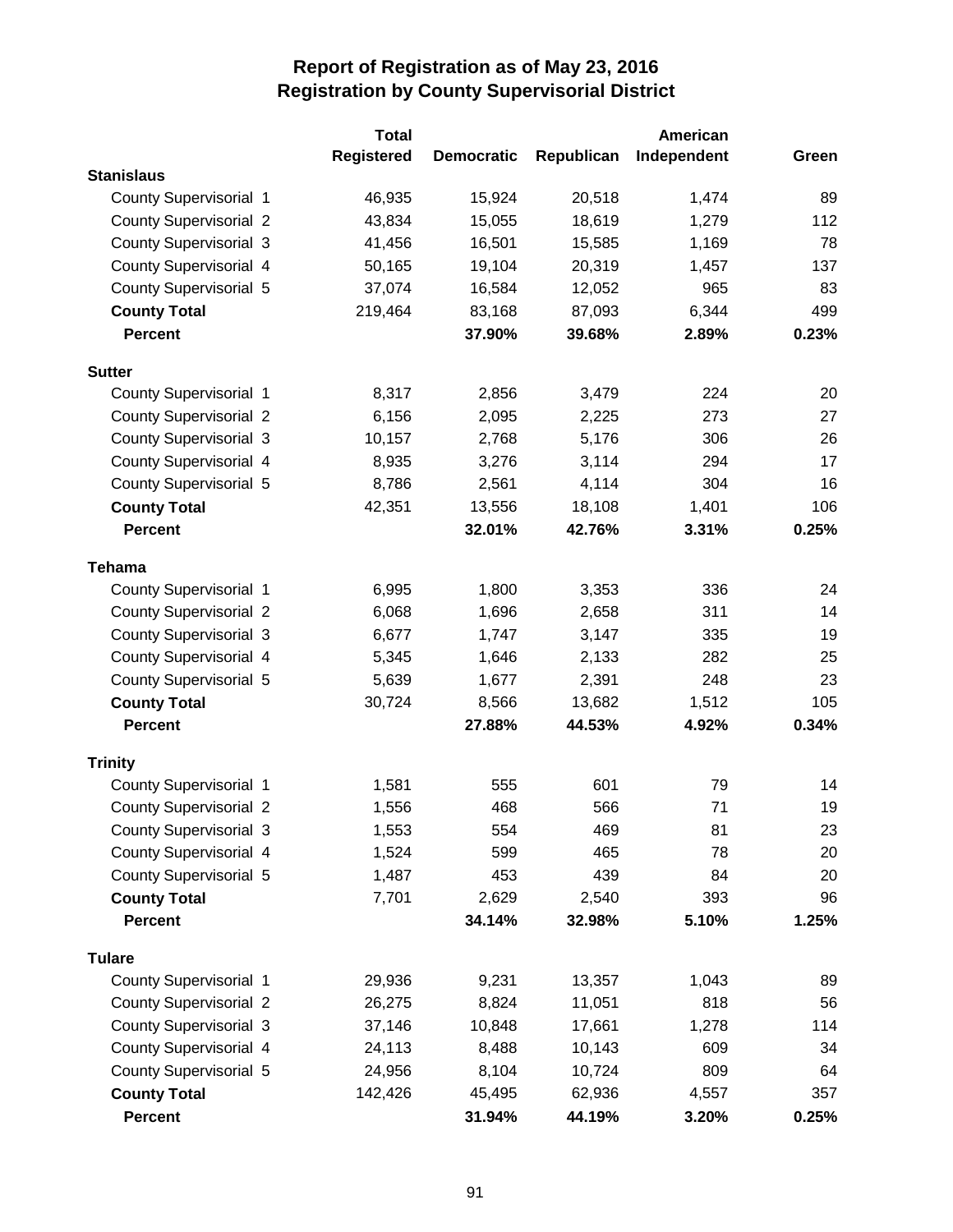|                               |             | Peace and |       | <b>No Party</b>   |
|-------------------------------|-------------|-----------|-------|-------------------|
|                               | Libertarian | Freedom   | Other | <b>Preference</b> |
| <b>Stanislaus</b>             |             |           |       |                   |
| County Supervisorial 1        | 285         | 121       | 501   | 8,023             |
| <b>County Supervisorial 2</b> | 296         | 123       | 448   | 7,902             |
| <b>County Supervisorial 3</b> | 234         | 147       | 450   | 7,292             |
| <b>County Supervisorial 4</b> | 322         | 139       | 602   | 8,085             |
| County Supervisorial 5        | 190         | 140       | 402   | 6,658             |
| <b>County Total</b>           | 1,327       | 670       | 2,403 | 37,960            |
| <b>Percent</b>                | 0.60%       | 0.31%     | 1.09% | 17.30%            |
| <b>Sutter</b>                 |             |           |       |                   |
| County Supervisorial 1        | 60          | 31        | 162   | 1,485             |
| <b>County Supervisorial 2</b> | 48          | 33        | 161   | 1,294             |
| <b>County Supervisorial 3</b> | 64          | 27        | 176   | 1,614             |
| <b>County Supervisorial 4</b> | 63          | 37        | 145   | 1,989             |
| <b>County Supervisorial 5</b> | 64          | 23        | 149   | 1,555             |
| <b>County Total</b>           | 299         | 151       | 793   | 7,937             |
| <b>Percent</b>                | 0.71%       | 0.36%     | 1.87% | 18.74%            |
| <b>Tehama</b>                 |             |           |       |                   |
| County Supervisorial 1        | 68          | 23        | 19    | 1,372             |
| <b>County Supervisorial 2</b> | 60          | 19        | 12    | 1,298             |
| <b>County Supervisorial 3</b> | 62          | 15        | 23    | 1,329             |
| <b>County Supervisorial 4</b> | 49          | 20        | 14    | 1,176             |
| County Supervisorial 5        | 46          | 19        | 22    | 1,213             |
| <b>County Total</b>           | 285         | 96        | 90    | 6,388             |
| <b>Percent</b>                | 0.93%       | 0.31%     | 0.29% | 20.79%            |
| <b>Trinity</b>                |             |           |       |                   |
| County Supervisorial 1        | 14          | 4         | 24    | 290               |
| <b>County Supervisorial 2</b> | 25          | 5         | 12    | 390               |
| <b>County Supervisorial 3</b> | 17          | 8         | 23    | 378               |
| County Supervisorial 4        | 10          | 4         | 26    | 322               |
| <b>County Supervisorial 5</b> | 19          | 8         | 21    | 443               |
| <b>County Total</b>           | 85          | 29        | 106   | 1,823             |
| <b>Percent</b>                | 1.10%       | 0.38%     | 1.38% | 23.67%            |
| <b>Tulare</b>                 |             |           |       |                   |
| County Supervisorial 1        | 196         | 92        | 51    | 5,877             |
| <b>County Supervisorial 2</b> | 137         | 67        | 22    | 5,300             |
| <b>County Supervisorial 3</b> | 268         | 91        | 43    | 6,843             |
| County Supervisorial 4        | 123         | 67        | 31    | 4,618             |
| <b>County Supervisorial 5</b> | 152         | 97        | 38    | 4,968             |
| <b>County Total</b>           | 876         | 414       | 185   | 27,606            |
| Percent                       | 0.62%       | 0.29%     | 0.13% | 19.38%            |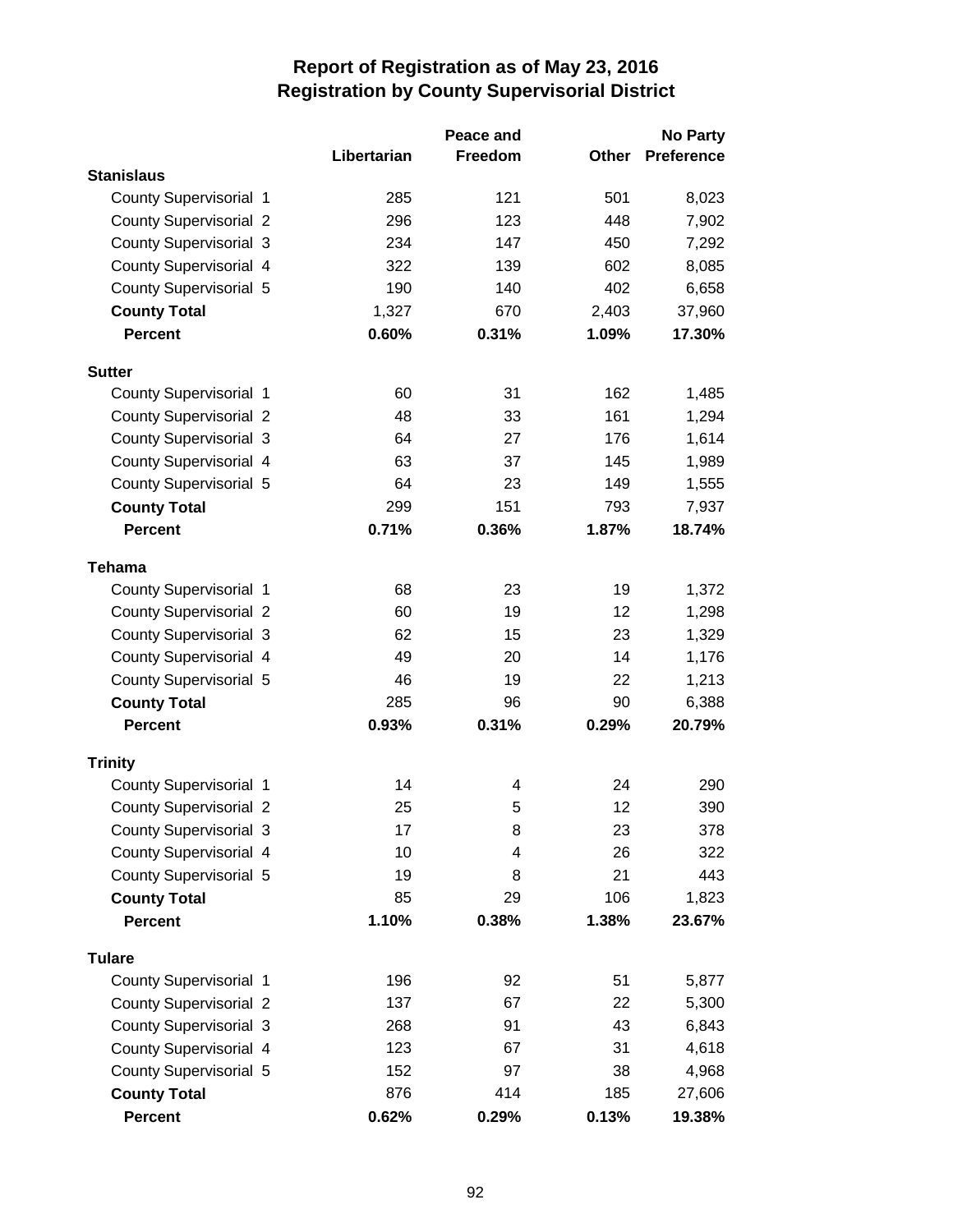|                               | <b>Total</b>      |                   |            | American    |        |
|-------------------------------|-------------------|-------------------|------------|-------------|--------|
|                               | <b>Registered</b> | <b>Democratic</b> | Republican | Independent | Green  |
| <b>Tuolumne</b>               |                   |                   |            |             |        |
| <b>County Supervisorial 1</b> | 5,820             | 2,090             | 2,256      | 234         | 36     |
| <b>County Supervisorial 2</b> | 5,911             | 1,823             | 2,635      | 225         | 25     |
| <b>County Supervisorial 3</b> | 5,838             | 1,872             | 2,551      | 252         | 26     |
| County Supervisorial 4        | 5,962             | 1,763             | 2,754      | 240         | 32     |
| County Supervisorial 5        | 5,941             | 1,891             | 2,547      | 234         | 39     |
| <b>County Total</b>           | 29,472            | 9,439             | 12,743     | 1,185       | 158    |
| <b>Percent</b>                |                   | 32.03%            | 43.24%     | 4.02%       | 0.54%  |
| Ventura                       |                   |                   |            |             |        |
| County Supervisorial 1        | 89,982            | 39,526            | 26,340     | 2,282       | 609    |
| <b>County Supervisorial 2</b> | 93,130            | 31,089            | 37,595     | 2,307       | 302    |
| <b>County Supervisorial 3</b> | 78,737            | 32,921            | 26,177     | 1,906       | 214    |
| <b>County Supervisorial 4</b> | 88,174            | 27,908            | 37,402     | 2,330       | 262    |
| <b>County Supervisorial 5</b> | 63,022            | 38,245            | 11,091     | 1,023       | 178    |
| <b>County Total</b>           | 413,045           | 169,689           | 138,605    | 9,848       | 1,565  |
| <b>Percent</b>                |                   | 41.08%            | 33.56%     | 2.38%       | 0.38%  |
| Yolo                          |                   |                   |            |             |        |
| County Supervisorial 1        | 20,490            | 9,115             | 5,147      | 726         | 87     |
| <b>County Supervisorial 2</b> | 20,015            | 11,539            | 2,851      | 407         | 190    |
| <b>County Supervisorial 3</b> | 19,193            | 7,931             | 5,996      | 602         | 85     |
| County Supervisorial 4        | 22,935            | 12,906            | 3,553      | 435         | 230    |
| <b>County Supervisorial 5</b> | 17,530            | 7,743             | 4,835      | 486         | 77     |
| <b>County Total</b>           | 100,163           | 49,234            | 22,382     | 2,656       | 669    |
| <b>Percent</b>                |                   | 49.15%            | 22.35%     | 2.65%       | 0.67%  |
| Yuba                          |                   |                   |            |             |        |
| <b>County Supervisorial 1</b> | 5,313             | 1,637             | 1,532      | 296         | 12     |
| <b>County Supervisorial 2</b> | 5,781             | 1,891             | 1,881      | 295         | 13     |
| <b>County Supervisorial 3</b> | 5,428             | 1,803             | 1,614      | 297         | 19     |
| County Supervisorial 4        | 5,974             | 1,622             | 2,619      | 276         | 11     |
| County Supervisorial 5        | 8,508             | 2,031             | 3,803      | 397         | 61     |
| <b>County Total</b>           | 31,004            | 8,984             | 11,449     | 1,561       | 116    |
| <b>Percent</b>                |                   | 28.98%            | 36.93%     | 5.03%       | 0.37%  |
| <b>State Total</b>            | 17,915,053        | 8,029,130         | 4,888,771  | 457,173     | 77,868 |
| <b>Percent</b>                |                   | 44.82%            | 27.29%     | 2.55%       | 0.43%  |